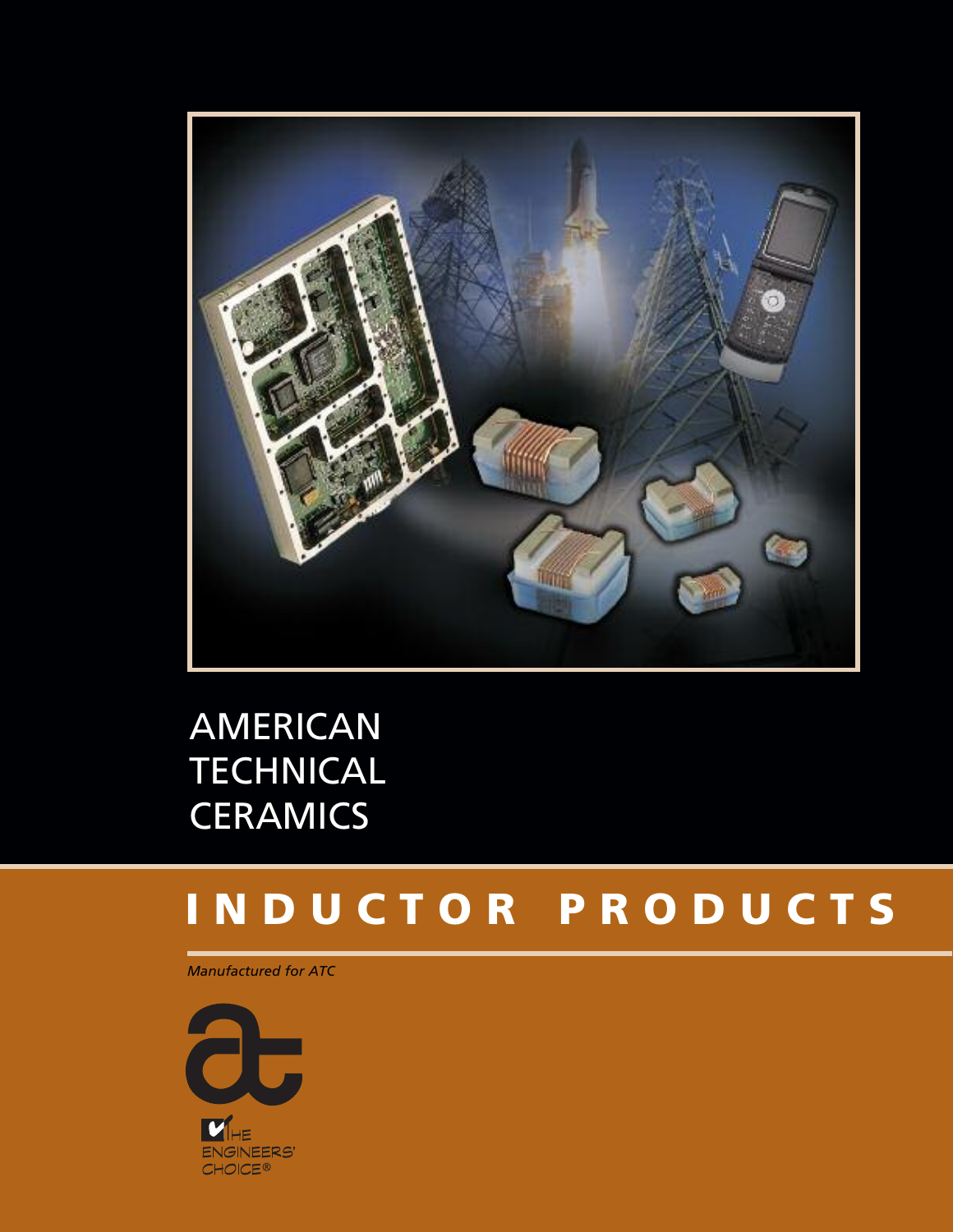### CORPORATE PROFILE

### **Corporate Profile**

American Technical Ceramics Corp. (ATC) provides component and custom integrated packaging solutions for the RF, microwave and telecommunications industries. For over forty years we have been "The Engineer's Choice".

ATC designs, develops, manufactures and markets Multilayer Capacitors, Single Layer Capacitors, Resistive Products, Inductors and Custom Thin Film Products for RF, microwave and millimeter-wave applications. Our products are primarily focused on the wireless communications infrastructure, fiber optic, medical electronics, semiconductor manufacturing equipment, defense, aerospace, and satellite communications markets.

Customer interface is administered by our own personnel and independent sales representatives. American Technical Ceramics is headquartered in Huntington Station, New York and has an Advanced Technology Center in Jacksonville, Florida. This is the center of excellence for our traditional product lines and the development and manufacturing facilities for Thin Film and Resistive products.

American Technical Ceramics' Sales and Customer Service Center, serving Europe, Africa and the Middle East, is located in the Czech Republic. ATC's Western European Sales Office is located in Surrey, England. The Company's whollyowned subsidiary offering Sales and Technical Support for Asia is located in Shenzhen, P.R. China.

### **RLC Product Offerings**

- Multilayer Ceramic Capacitors
- Single Layer Ceramic Capacitors
- Resistive Products
- Inductors

#### **Process and Packaging Offerings**

• Thin Film Custom Products

#### **Markets Served**

- Wireless Communications Infrastructure
- Fiber Optics
- Wireless Handsets
- Automotive Electronics
- LMDS/MMDS
- Semiconductor Manufacturing Equipment
- Medical Diagnostic Equipment
- Telecommunications
- Military and Aerospace



s *ATC's New York Facility occupies approximately 90,000 sq. ft.*

### **Facilities**

- **Huntington Station, New York** Sales, Applications Support, Manufacturing and Distribution Center
- **Jacksonville, Florida** Advanced Technology Center, Manufacturing Facility.



s *ATC's Jacksonville Facility occupies approximately 100,000 sq. ft.*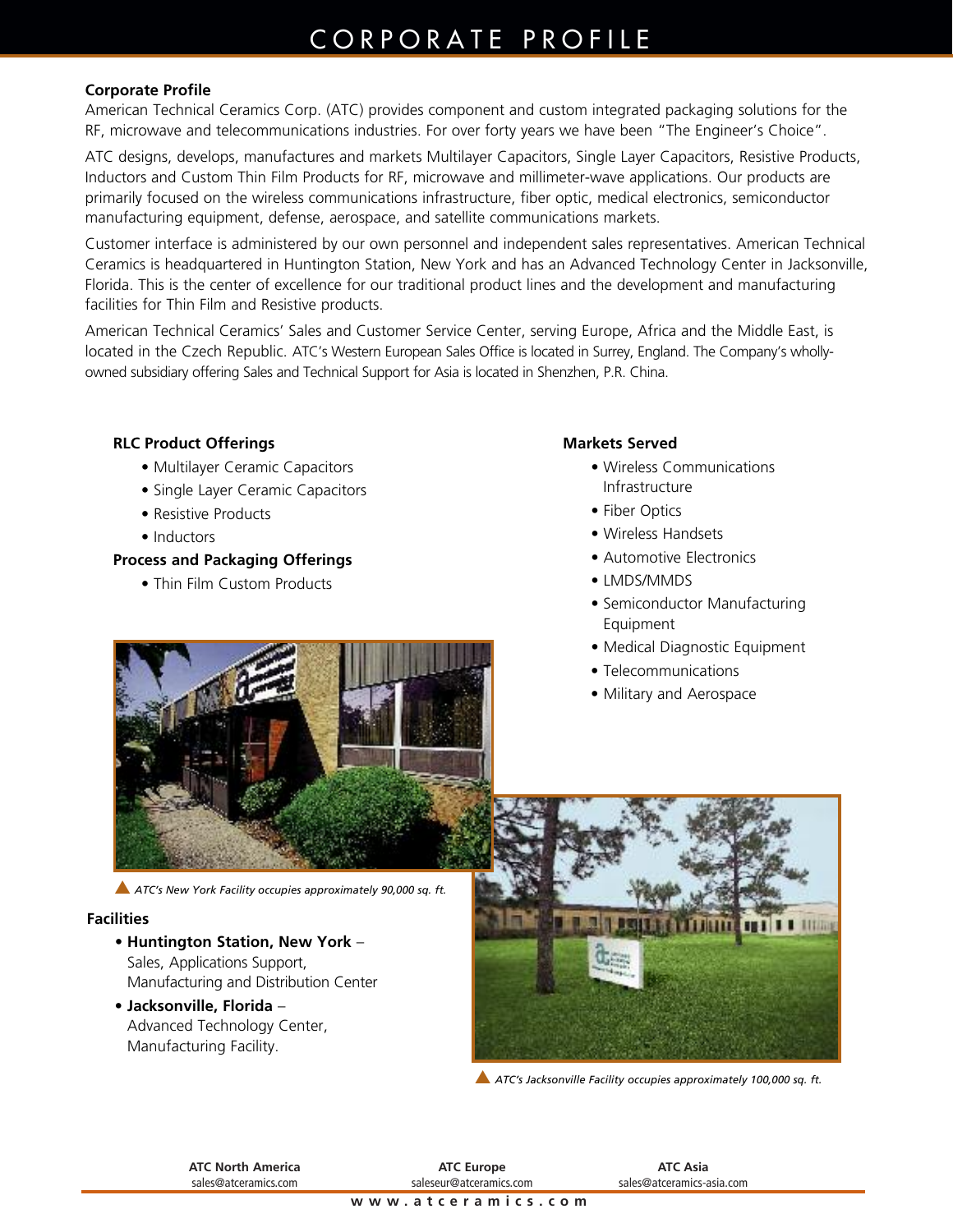### GENERAL SPECIFICATIONS

### **Introducing ATC's New WL Series, High Frequency Wire Wound Chip Inductors**

ATC introduces its new family of RF surface mount inductor components, intended to complement its high frequency ultra low ESR capacitor products. The WL Series Wire Wound Chip Inductor Products have been designed to provide excellent performance at competitive prices.

This Series includes the most widely used traditional EIA case sizes – 0402, 0603, 0805, 1008, and 1206. The WL Inductor Product line is intended for RF and microwave applications and features high self-resonant frequencies (SRF), high Q, and low DC resistance. These products are manufactured on a rugged core made of high quality ceramic material that exhibits high Q at high operating frequencies.

The WL Series is especially attractive for all 800 MHz to 3.4 GHz wireless applications where cost and performance are major factors. These applications include but are not limited to: cellular base stations, broadband wireless services, point-to-point and point-to-multipoint radio as well as other RF and microwave telecommunications systems.

All WL Series Inductor Products are supplied in tape and reel (2000 to 4000 parts per reel depending on case size) as standard, making them ideal for automated pick and place manufacturing applications. The terminations consist of a barrier layer with a lead-free tin-plated finish that exhibits excellent solderability for trouble-free attachments.

### **Features**

- High Q
- High SRF
- Low DC Resistance
- Wide Range of Standard EIA Inductance Values 1 nH to 15000 nH
- Traditional EIA Case Sizes 0402, 0603, 0805, 1008, and 1206
- Lead-Free, RoHS Compliant Terminations, Tin Plated over Nickel Barrier
- Rugged Ceramic Core Construction
- Tape and Reel for Automated Placement

### **General Electrical Specifications:**

- Inductance Range: 1 nH to 15000 nH, See Tables
- Operating Temperature: -40°C to +125°C
- Temperature Coefficient of Inductance (TCL): +25 to +125 ppm/°C Typical From -40°C to +125°C
- Rated Current: See Tables, Pages 2-6
- SRF: See Tables, Pages 2-6
- IDC: See Tables, Pages 2-6
- RDC: See Tables, Pages 2-6

### **Applications:**

- Cellular Base Station Equipment
- Broadband Wireless Services
- Point-to-Point and Point-to-Multipoint Radio
- Satcom Equipment
- Telecommunications Wireless Applications
- RF and Microwave Communications Systems

#### **Circuit Applications:**

- Amplifier Matching Networks
- Bias Networks
- Filters
- Oscillators
- Synthesizers

| <b>ATC North America</b> |  |
|--------------------------|--|
| sales@atceramics.com     |  |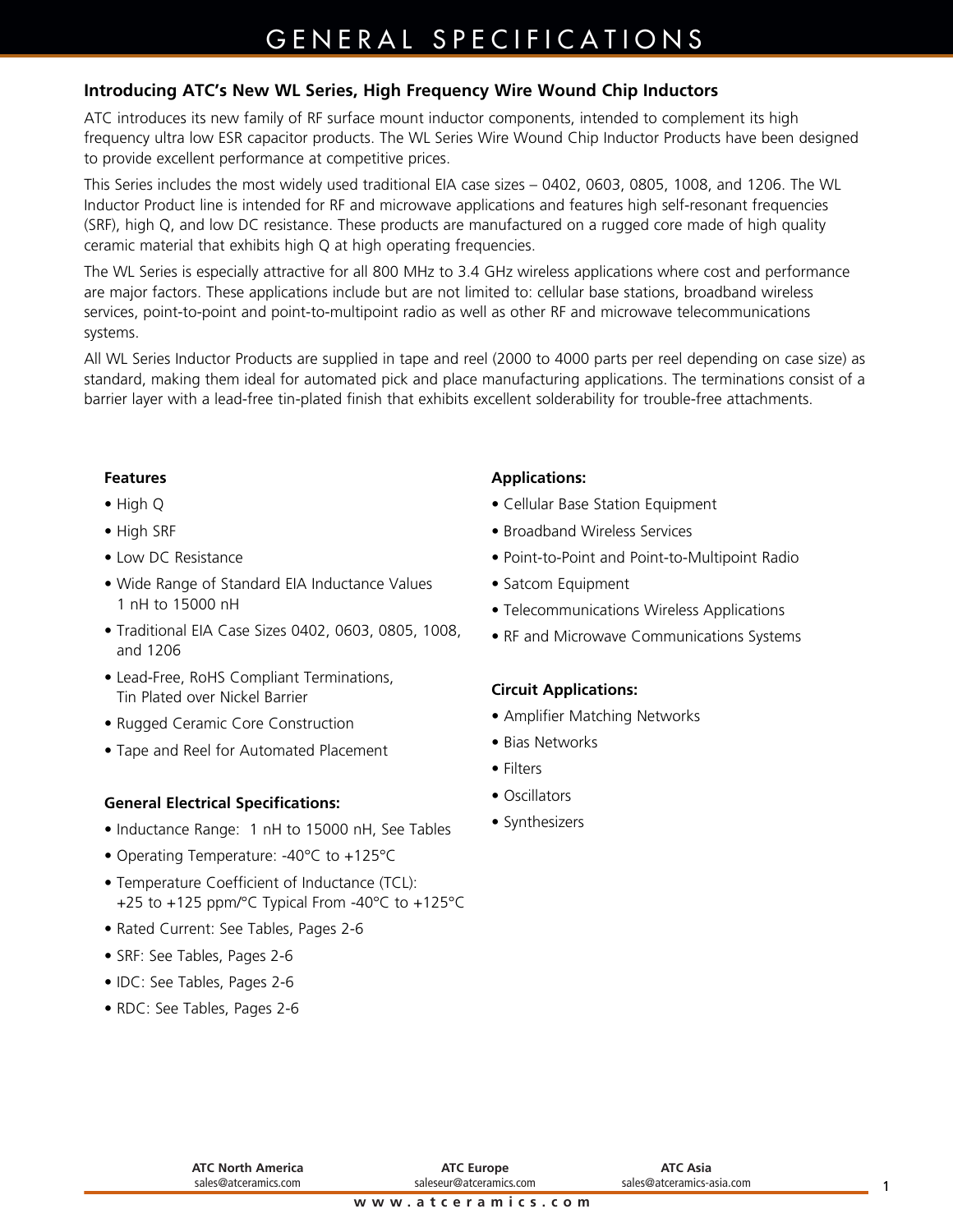### ATC 0402 WL SERIES WIRE WOUND CHIP INDUCTORS

| Inductance (nH)<br>Code<br>L typ.<br>min.<br>min.<br>L typ.<br>Q typ.<br>Q typ.<br>max.<br>max.<br>1.0 @ 250 (MHz)<br>J, K<br>$\overline{16}$<br>12.7<br>0.045<br>1360<br>1.02<br>1.02<br>77<br>69<br>$\qquad \qquad -$<br>—<br>-<br>12.0<br>1.2 @ 250 (MHz)<br>J, K<br>14<br>0.045<br>1360<br>—<br>1.9 @ 250 (MHz)<br>J, K<br>16<br>11.3<br>0.070<br>1040<br>1.72<br>68<br>1.74<br>82<br>11.1<br>54<br>1.93<br>75<br>J, K<br>16<br>0.070<br>1040<br>1.93<br>2.0 @ 250 (MHz)<br>10.8<br>$\overline{59}$<br>100<br>J, K<br>19<br>0.070<br>960<br>2.19<br>2.23<br>2.2 @ 250 (MHz)<br>J, K<br>15<br>10.5<br>0.070<br>2.24<br>51<br>2.27<br>68<br>790<br>2.4 @ 250 (MHz)<br>J, K<br>10.4<br>61<br>16<br>0.120<br>640<br>2.23<br>42<br>2.25<br>2.7 @ 250 (MHz)<br>G, J, K<br>19<br>7.00<br>65<br>3.12<br>87<br>0.066<br>840<br>3.10<br>3.3 @ 250 (MHz)<br>65<br>3.62<br>71<br>G, J, K<br>19<br>6.80<br>0.066<br>840<br>3.56<br>3.6 @ 250 (MHz)<br>$\overline{50}$<br>$\overline{75}$<br>G, J, K<br>19<br>5.80<br>0.066<br>840<br>3.89<br>4.00<br>3.9 @ 250 (MHz)<br>6.00<br>0.090<br>47<br>4.30<br>71<br>4.3 @ 250 (MHz)<br>G, J, K<br>18<br>700<br>4.19<br>68<br>G, J, K<br>15<br>4.70<br>0.130<br>640<br>4.55<br>48<br>4.68<br>4.7 @ 250 (MHz)<br>20<br>4.80<br>0.083<br>800<br>5.15<br>56<br>5.25<br>82<br>5.1 @ 250 (MHz)<br>G, J, K<br>81<br>G, J, K<br>4.80<br>0.083<br>760<br>5.16<br>54<br>5.28<br>5.6 @ 250 (MHz)<br>20<br>760<br>6.16<br>6.37<br>76<br>G, J, K<br>4.80<br>0.083<br>52<br>6.2 @ 250 (MHz)<br>20<br>G, J, K<br>20<br>4.80<br>0.080<br>680<br>6.56<br>63<br>6.93<br>78<br>6.8 @ 250 (MHz)<br>G, J, K<br>4.80<br>0.104<br>680<br>7.91<br>60<br>8.22<br>88<br>7.5 @ 250 (MHz)<br>22<br>84<br>0.104<br>8.50<br>57<br>8.85<br>G, J, K<br>22<br>4.40<br>680<br>8.2 @ 250 (MHz)<br>4.10<br>0.200<br>480<br>8.78<br>54<br>9.21<br>73<br>G, J, K<br>18<br>8.7 @ 250 (MHz)<br>$\overline{78}$<br>$\overline{22}$<br>9.07<br>62<br>9.53<br>9.0 @ 250 (MHz)<br>G, J, K<br>4.16<br>0.104<br>680<br>0.200<br>9.42<br>9.98<br>69<br>9.5 @ 250 (MHz)<br>G, J, K<br>18<br>4.00<br>480<br>54<br>67<br>21<br>3.90<br>0.195<br>480<br>9.8<br>50<br>10.1<br>10 @ 250 (MHz)<br>G, J, K<br>G, J, K<br>3.68<br>0.120<br>640<br>10.7<br>52<br>11.2<br>78<br>11 @ 250 (MHz)<br>24<br>53<br>71<br>24<br>3.60<br>0.120<br>640<br>11.9<br>12.7<br>12 @ 250 (MHz)<br>G, J, K<br>57<br>0.210<br>13.4<br>14.6<br>13 @ 250 (MHz)<br>G, J, K<br>24<br>3.45<br>440<br>51<br>55<br>77<br>G, J, K<br>24<br>3.28<br>0.172<br>560<br>14.6<br>15.5<br>15 @ 250 (MHz)<br>0.220<br>G, J, K<br>24<br>3.10<br>560<br>16.6<br>46<br>18.8<br>47<br>16 @ 250 (MHz)<br>0.230<br>18.3<br>57<br>20.3<br>62<br>G, J, K<br>24<br>3.10<br>420<br>18 @ 250 (MHz)<br>0.202<br>G, J, K<br>24<br>3.04<br>480<br>19.1<br>50<br>21.1<br>67<br>19 @ 250 (MHz)<br>$\overline{25}$<br>0.250<br>20.7<br>$\overline{52}$<br>23.7<br>$\overline{53}$<br>20 @ 250 (MHz)<br>G, J, K<br>3.00<br>420<br>53<br>G, J, K<br>25<br>2.80<br>0.300<br>400<br>23.2<br>53<br>26.8<br>22 @ 250 (MHz)<br>49<br>64<br>G, J, K<br>24<br>2.72<br>0.214<br>400<br>23.8<br>26.9<br>23 @ 250 (MHz)<br>50<br>25<br>2.70<br>0.300<br>400<br>25.1<br>51<br>29.5<br>24 @ 250 (MHz)<br>G, J, K<br>0.298<br>28.7<br>49<br>63<br>G, J, K<br>24<br>2.48<br>400<br>33.5<br>27 @ 250 (MHz)<br>2.35<br>0.350<br>400<br>31.1<br>46<br>38.5<br>$\overline{39}$<br>30 @ 250 (MHz)<br>G, J, K<br>25<br>2.35<br>0.350<br>34.9<br>31<br>41.7<br>32<br>33 @ 250 (MHz)<br>G, J, K<br>24<br>400<br>2.32<br>39.5<br>53<br>36 @ 250 (MHz)<br>G, J, K<br>24<br>0.403<br>320<br>44<br>48.4<br>45<br>2.10<br>0.550<br>47<br>50.2<br>G, J, K<br>25<br>200<br>41.7<br>39 @ 250 (MHz)<br>2.24<br>0.438<br>39.0<br>33<br>40 @ 250 (MHz)<br>G, J, K<br>24<br>320<br>44<br>47.4<br>25<br>46<br>34<br>G, J, K<br>2.03<br>0.810<br>100<br>45.8<br>61.6<br>43 @ 250 (MHz)<br>G, J, K<br>20<br>2.10<br>0.830<br>150<br>50.0<br>38<br>59.4<br>37<br>47 @ 250 (MHz)<br>37<br>25<br>0.820<br>47<br>59.4<br>1.75<br>100<br>50.4<br>51 @ 250 (MHz)<br>G, J, K<br>1.76<br>0.970<br>40<br>25<br>100<br>57.4<br>49<br>72.4<br>56 @ 250 (MHz)<br>G, J, K<br>38<br>22<br>1.62<br>1.120<br>100<br>69.6<br>45<br>83.4<br>68 @ 250 (MHz)<br>G, J, K<br>$\overline{22}$<br>50<br>1.26<br>1.550<br>—<br>-<br>82 @ 250 (MHz)<br>G, J, K<br>$\qquad \qquad$<br>$\qquad \qquad -$<br>—<br>$\qquad \qquad -$<br>— |                 | <b>Tolerance</b> | Q  | SRF (GHz) | <b>RDC (Ohms)</b> | IDC (mA) | <b>900 MHz</b> | $1.7$ GHz |
|-------------------------------------------------------------------------------------------------------------------------------------------------------------------------------------------------------------------------------------------------------------------------------------------------------------------------------------------------------------------------------------------------------------------------------------------------------------------------------------------------------------------------------------------------------------------------------------------------------------------------------------------------------------------------------------------------------------------------------------------------------------------------------------------------------------------------------------------------------------------------------------------------------------------------------------------------------------------------------------------------------------------------------------------------------------------------------------------------------------------------------------------------------------------------------------------------------------------------------------------------------------------------------------------------------------------------------------------------------------------------------------------------------------------------------------------------------------------------------------------------------------------------------------------------------------------------------------------------------------------------------------------------------------------------------------------------------------------------------------------------------------------------------------------------------------------------------------------------------------------------------------------------------------------------------------------------------------------------------------------------------------------------------------------------------------------------------------------------------------------------------------------------------------------------------------------------------------------------------------------------------------------------------------------------------------------------------------------------------------------------------------------------------------------------------------------------------------------------------------------------------------------------------------------------------------------------------------------------------------------------------------------------------------------------------------------------------------------------------------------------------------------------------------------------------------------------------------------------------------------------------------------------------------------------------------------------------------------------------------------------------------------------------------------------------------------------------------------------------------------------------------------------------------------------------------------------------------------------------------------------------------------------------------------------------------------------------------------------------------------------------------------------------------------------------------------------------------------------------------------------------------------------------------------------------------------------------------------------------------------------------------------------------------------------------------------------------------------------------------------------------------------------------------------------------------------------------------------------------------------------------------------------------------------------------------------------------------------------------------------------------------------------------------------------------------------------------------------------------------------------------------------------------------------------------------------------------------------------------------------------------------------------------------------------------------------------------------------------------------------------------------------|-----------------|------------------|----|-----------|-------------------|----------|----------------|-----------|
|                                                                                                                                                                                                                                                                                                                                                                                                                                                                                                                                                                                                                                                                                                                                                                                                                                                                                                                                                                                                                                                                                                                                                                                                                                                                                                                                                                                                                                                                                                                                                                                                                                                                                                                                                                                                                                                                                                                                                                                                                                                                                                                                                                                                                                                                                                                                                                                                                                                                                                                                                                                                                                                                                                                                                                                                                                                                                                                                                                                                                                                                                                                                                                                                                                                                                                                                                                                                                                                                                                                                                                                                                                                                                                                                                                                                                                                                                                                                                                                                                                                                                                                                                                                                                                                                                                                                                                                           |                 |                  |    |           |                   |          |                |           |
|                                                                                                                                                                                                                                                                                                                                                                                                                                                                                                                                                                                                                                                                                                                                                                                                                                                                                                                                                                                                                                                                                                                                                                                                                                                                                                                                                                                                                                                                                                                                                                                                                                                                                                                                                                                                                                                                                                                                                                                                                                                                                                                                                                                                                                                                                                                                                                                                                                                                                                                                                                                                                                                                                                                                                                                                                                                                                                                                                                                                                                                                                                                                                                                                                                                                                                                                                                                                                                                                                                                                                                                                                                                                                                                                                                                                                                                                                                                                                                                                                                                                                                                                                                                                                                                                                                                                                                                           |                 |                  |    |           |                   |          |                |           |
|                                                                                                                                                                                                                                                                                                                                                                                                                                                                                                                                                                                                                                                                                                                                                                                                                                                                                                                                                                                                                                                                                                                                                                                                                                                                                                                                                                                                                                                                                                                                                                                                                                                                                                                                                                                                                                                                                                                                                                                                                                                                                                                                                                                                                                                                                                                                                                                                                                                                                                                                                                                                                                                                                                                                                                                                                                                                                                                                                                                                                                                                                                                                                                                                                                                                                                                                                                                                                                                                                                                                                                                                                                                                                                                                                                                                                                                                                                                                                                                                                                                                                                                                                                                                                                                                                                                                                                                           |                 |                  |    |           |                   |          |                |           |
|                                                                                                                                                                                                                                                                                                                                                                                                                                                                                                                                                                                                                                                                                                                                                                                                                                                                                                                                                                                                                                                                                                                                                                                                                                                                                                                                                                                                                                                                                                                                                                                                                                                                                                                                                                                                                                                                                                                                                                                                                                                                                                                                                                                                                                                                                                                                                                                                                                                                                                                                                                                                                                                                                                                                                                                                                                                                                                                                                                                                                                                                                                                                                                                                                                                                                                                                                                                                                                                                                                                                                                                                                                                                                                                                                                                                                                                                                                                                                                                                                                                                                                                                                                                                                                                                                                                                                                                           |                 |                  |    |           |                   |          |                |           |
|                                                                                                                                                                                                                                                                                                                                                                                                                                                                                                                                                                                                                                                                                                                                                                                                                                                                                                                                                                                                                                                                                                                                                                                                                                                                                                                                                                                                                                                                                                                                                                                                                                                                                                                                                                                                                                                                                                                                                                                                                                                                                                                                                                                                                                                                                                                                                                                                                                                                                                                                                                                                                                                                                                                                                                                                                                                                                                                                                                                                                                                                                                                                                                                                                                                                                                                                                                                                                                                                                                                                                                                                                                                                                                                                                                                                                                                                                                                                                                                                                                                                                                                                                                                                                                                                                                                                                                                           |                 |                  |    |           |                   |          |                |           |
|                                                                                                                                                                                                                                                                                                                                                                                                                                                                                                                                                                                                                                                                                                                                                                                                                                                                                                                                                                                                                                                                                                                                                                                                                                                                                                                                                                                                                                                                                                                                                                                                                                                                                                                                                                                                                                                                                                                                                                                                                                                                                                                                                                                                                                                                                                                                                                                                                                                                                                                                                                                                                                                                                                                                                                                                                                                                                                                                                                                                                                                                                                                                                                                                                                                                                                                                                                                                                                                                                                                                                                                                                                                                                                                                                                                                                                                                                                                                                                                                                                                                                                                                                                                                                                                                                                                                                                                           |                 |                  |    |           |                   |          |                |           |
|                                                                                                                                                                                                                                                                                                                                                                                                                                                                                                                                                                                                                                                                                                                                                                                                                                                                                                                                                                                                                                                                                                                                                                                                                                                                                                                                                                                                                                                                                                                                                                                                                                                                                                                                                                                                                                                                                                                                                                                                                                                                                                                                                                                                                                                                                                                                                                                                                                                                                                                                                                                                                                                                                                                                                                                                                                                                                                                                                                                                                                                                                                                                                                                                                                                                                                                                                                                                                                                                                                                                                                                                                                                                                                                                                                                                                                                                                                                                                                                                                                                                                                                                                                                                                                                                                                                                                                                           |                 |                  |    |           |                   |          |                |           |
|                                                                                                                                                                                                                                                                                                                                                                                                                                                                                                                                                                                                                                                                                                                                                                                                                                                                                                                                                                                                                                                                                                                                                                                                                                                                                                                                                                                                                                                                                                                                                                                                                                                                                                                                                                                                                                                                                                                                                                                                                                                                                                                                                                                                                                                                                                                                                                                                                                                                                                                                                                                                                                                                                                                                                                                                                                                                                                                                                                                                                                                                                                                                                                                                                                                                                                                                                                                                                                                                                                                                                                                                                                                                                                                                                                                                                                                                                                                                                                                                                                                                                                                                                                                                                                                                                                                                                                                           |                 |                  |    |           |                   |          |                |           |
|                                                                                                                                                                                                                                                                                                                                                                                                                                                                                                                                                                                                                                                                                                                                                                                                                                                                                                                                                                                                                                                                                                                                                                                                                                                                                                                                                                                                                                                                                                                                                                                                                                                                                                                                                                                                                                                                                                                                                                                                                                                                                                                                                                                                                                                                                                                                                                                                                                                                                                                                                                                                                                                                                                                                                                                                                                                                                                                                                                                                                                                                                                                                                                                                                                                                                                                                                                                                                                                                                                                                                                                                                                                                                                                                                                                                                                                                                                                                                                                                                                                                                                                                                                                                                                                                                                                                                                                           |                 |                  |    |           |                   |          |                |           |
|                                                                                                                                                                                                                                                                                                                                                                                                                                                                                                                                                                                                                                                                                                                                                                                                                                                                                                                                                                                                                                                                                                                                                                                                                                                                                                                                                                                                                                                                                                                                                                                                                                                                                                                                                                                                                                                                                                                                                                                                                                                                                                                                                                                                                                                                                                                                                                                                                                                                                                                                                                                                                                                                                                                                                                                                                                                                                                                                                                                                                                                                                                                                                                                                                                                                                                                                                                                                                                                                                                                                                                                                                                                                                                                                                                                                                                                                                                                                                                                                                                                                                                                                                                                                                                                                                                                                                                                           |                 |                  |    |           |                   |          |                |           |
|                                                                                                                                                                                                                                                                                                                                                                                                                                                                                                                                                                                                                                                                                                                                                                                                                                                                                                                                                                                                                                                                                                                                                                                                                                                                                                                                                                                                                                                                                                                                                                                                                                                                                                                                                                                                                                                                                                                                                                                                                                                                                                                                                                                                                                                                                                                                                                                                                                                                                                                                                                                                                                                                                                                                                                                                                                                                                                                                                                                                                                                                                                                                                                                                                                                                                                                                                                                                                                                                                                                                                                                                                                                                                                                                                                                                                                                                                                                                                                                                                                                                                                                                                                                                                                                                                                                                                                                           |                 |                  |    |           |                   |          |                |           |
|                                                                                                                                                                                                                                                                                                                                                                                                                                                                                                                                                                                                                                                                                                                                                                                                                                                                                                                                                                                                                                                                                                                                                                                                                                                                                                                                                                                                                                                                                                                                                                                                                                                                                                                                                                                                                                                                                                                                                                                                                                                                                                                                                                                                                                                                                                                                                                                                                                                                                                                                                                                                                                                                                                                                                                                                                                                                                                                                                                                                                                                                                                                                                                                                                                                                                                                                                                                                                                                                                                                                                                                                                                                                                                                                                                                                                                                                                                                                                                                                                                                                                                                                                                                                                                                                                                                                                                                           |                 |                  |    |           |                   |          |                |           |
|                                                                                                                                                                                                                                                                                                                                                                                                                                                                                                                                                                                                                                                                                                                                                                                                                                                                                                                                                                                                                                                                                                                                                                                                                                                                                                                                                                                                                                                                                                                                                                                                                                                                                                                                                                                                                                                                                                                                                                                                                                                                                                                                                                                                                                                                                                                                                                                                                                                                                                                                                                                                                                                                                                                                                                                                                                                                                                                                                                                                                                                                                                                                                                                                                                                                                                                                                                                                                                                                                                                                                                                                                                                                                                                                                                                                                                                                                                                                                                                                                                                                                                                                                                                                                                                                                                                                                                                           |                 |                  |    |           |                   |          |                |           |
|                                                                                                                                                                                                                                                                                                                                                                                                                                                                                                                                                                                                                                                                                                                                                                                                                                                                                                                                                                                                                                                                                                                                                                                                                                                                                                                                                                                                                                                                                                                                                                                                                                                                                                                                                                                                                                                                                                                                                                                                                                                                                                                                                                                                                                                                                                                                                                                                                                                                                                                                                                                                                                                                                                                                                                                                                                                                                                                                                                                                                                                                                                                                                                                                                                                                                                                                                                                                                                                                                                                                                                                                                                                                                                                                                                                                                                                                                                                                                                                                                                                                                                                                                                                                                                                                                                                                                                                           |                 |                  |    |           |                   |          |                |           |
|                                                                                                                                                                                                                                                                                                                                                                                                                                                                                                                                                                                                                                                                                                                                                                                                                                                                                                                                                                                                                                                                                                                                                                                                                                                                                                                                                                                                                                                                                                                                                                                                                                                                                                                                                                                                                                                                                                                                                                                                                                                                                                                                                                                                                                                                                                                                                                                                                                                                                                                                                                                                                                                                                                                                                                                                                                                                                                                                                                                                                                                                                                                                                                                                                                                                                                                                                                                                                                                                                                                                                                                                                                                                                                                                                                                                                                                                                                                                                                                                                                                                                                                                                                                                                                                                                                                                                                                           |                 |                  |    |           |                   |          |                |           |
|                                                                                                                                                                                                                                                                                                                                                                                                                                                                                                                                                                                                                                                                                                                                                                                                                                                                                                                                                                                                                                                                                                                                                                                                                                                                                                                                                                                                                                                                                                                                                                                                                                                                                                                                                                                                                                                                                                                                                                                                                                                                                                                                                                                                                                                                                                                                                                                                                                                                                                                                                                                                                                                                                                                                                                                                                                                                                                                                                                                                                                                                                                                                                                                                                                                                                                                                                                                                                                                                                                                                                                                                                                                                                                                                                                                                                                                                                                                                                                                                                                                                                                                                                                                                                                                                                                                                                                                           |                 |                  |    |           |                   |          |                |           |
|                                                                                                                                                                                                                                                                                                                                                                                                                                                                                                                                                                                                                                                                                                                                                                                                                                                                                                                                                                                                                                                                                                                                                                                                                                                                                                                                                                                                                                                                                                                                                                                                                                                                                                                                                                                                                                                                                                                                                                                                                                                                                                                                                                                                                                                                                                                                                                                                                                                                                                                                                                                                                                                                                                                                                                                                                                                                                                                                                                                                                                                                                                                                                                                                                                                                                                                                                                                                                                                                                                                                                                                                                                                                                                                                                                                                                                                                                                                                                                                                                                                                                                                                                                                                                                                                                                                                                                                           |                 |                  |    |           |                   |          |                |           |
|                                                                                                                                                                                                                                                                                                                                                                                                                                                                                                                                                                                                                                                                                                                                                                                                                                                                                                                                                                                                                                                                                                                                                                                                                                                                                                                                                                                                                                                                                                                                                                                                                                                                                                                                                                                                                                                                                                                                                                                                                                                                                                                                                                                                                                                                                                                                                                                                                                                                                                                                                                                                                                                                                                                                                                                                                                                                                                                                                                                                                                                                                                                                                                                                                                                                                                                                                                                                                                                                                                                                                                                                                                                                                                                                                                                                                                                                                                                                                                                                                                                                                                                                                                                                                                                                                                                                                                                           |                 |                  |    |           |                   |          |                |           |
|                                                                                                                                                                                                                                                                                                                                                                                                                                                                                                                                                                                                                                                                                                                                                                                                                                                                                                                                                                                                                                                                                                                                                                                                                                                                                                                                                                                                                                                                                                                                                                                                                                                                                                                                                                                                                                                                                                                                                                                                                                                                                                                                                                                                                                                                                                                                                                                                                                                                                                                                                                                                                                                                                                                                                                                                                                                                                                                                                                                                                                                                                                                                                                                                                                                                                                                                                                                                                                                                                                                                                                                                                                                                                                                                                                                                                                                                                                                                                                                                                                                                                                                                                                                                                                                                                                                                                                                           |                 |                  |    |           |                   |          |                |           |
|                                                                                                                                                                                                                                                                                                                                                                                                                                                                                                                                                                                                                                                                                                                                                                                                                                                                                                                                                                                                                                                                                                                                                                                                                                                                                                                                                                                                                                                                                                                                                                                                                                                                                                                                                                                                                                                                                                                                                                                                                                                                                                                                                                                                                                                                                                                                                                                                                                                                                                                                                                                                                                                                                                                                                                                                                                                                                                                                                                                                                                                                                                                                                                                                                                                                                                                                                                                                                                                                                                                                                                                                                                                                                                                                                                                                                                                                                                                                                                                                                                                                                                                                                                                                                                                                                                                                                                                           |                 |                  |    |           |                   |          |                |           |
|                                                                                                                                                                                                                                                                                                                                                                                                                                                                                                                                                                                                                                                                                                                                                                                                                                                                                                                                                                                                                                                                                                                                                                                                                                                                                                                                                                                                                                                                                                                                                                                                                                                                                                                                                                                                                                                                                                                                                                                                                                                                                                                                                                                                                                                                                                                                                                                                                                                                                                                                                                                                                                                                                                                                                                                                                                                                                                                                                                                                                                                                                                                                                                                                                                                                                                                                                                                                                                                                                                                                                                                                                                                                                                                                                                                                                                                                                                                                                                                                                                                                                                                                                                                                                                                                                                                                                                                           |                 |                  |    |           |                   |          |                |           |
|                                                                                                                                                                                                                                                                                                                                                                                                                                                                                                                                                                                                                                                                                                                                                                                                                                                                                                                                                                                                                                                                                                                                                                                                                                                                                                                                                                                                                                                                                                                                                                                                                                                                                                                                                                                                                                                                                                                                                                                                                                                                                                                                                                                                                                                                                                                                                                                                                                                                                                                                                                                                                                                                                                                                                                                                                                                                                                                                                                                                                                                                                                                                                                                                                                                                                                                                                                                                                                                                                                                                                                                                                                                                                                                                                                                                                                                                                                                                                                                                                                                                                                                                                                                                                                                                                                                                                                                           |                 |                  |    |           |                   |          |                |           |
|                                                                                                                                                                                                                                                                                                                                                                                                                                                                                                                                                                                                                                                                                                                                                                                                                                                                                                                                                                                                                                                                                                                                                                                                                                                                                                                                                                                                                                                                                                                                                                                                                                                                                                                                                                                                                                                                                                                                                                                                                                                                                                                                                                                                                                                                                                                                                                                                                                                                                                                                                                                                                                                                                                                                                                                                                                                                                                                                                                                                                                                                                                                                                                                                                                                                                                                                                                                                                                                                                                                                                                                                                                                                                                                                                                                                                                                                                                                                                                                                                                                                                                                                                                                                                                                                                                                                                                                           |                 |                  |    |           |                   |          |                |           |
|                                                                                                                                                                                                                                                                                                                                                                                                                                                                                                                                                                                                                                                                                                                                                                                                                                                                                                                                                                                                                                                                                                                                                                                                                                                                                                                                                                                                                                                                                                                                                                                                                                                                                                                                                                                                                                                                                                                                                                                                                                                                                                                                                                                                                                                                                                                                                                                                                                                                                                                                                                                                                                                                                                                                                                                                                                                                                                                                                                                                                                                                                                                                                                                                                                                                                                                                                                                                                                                                                                                                                                                                                                                                                                                                                                                                                                                                                                                                                                                                                                                                                                                                                                                                                                                                                                                                                                                           |                 |                  |    |           |                   |          |                |           |
|                                                                                                                                                                                                                                                                                                                                                                                                                                                                                                                                                                                                                                                                                                                                                                                                                                                                                                                                                                                                                                                                                                                                                                                                                                                                                                                                                                                                                                                                                                                                                                                                                                                                                                                                                                                                                                                                                                                                                                                                                                                                                                                                                                                                                                                                                                                                                                                                                                                                                                                                                                                                                                                                                                                                                                                                                                                                                                                                                                                                                                                                                                                                                                                                                                                                                                                                                                                                                                                                                                                                                                                                                                                                                                                                                                                                                                                                                                                                                                                                                                                                                                                                                                                                                                                                                                                                                                                           |                 |                  |    |           |                   |          |                |           |
|                                                                                                                                                                                                                                                                                                                                                                                                                                                                                                                                                                                                                                                                                                                                                                                                                                                                                                                                                                                                                                                                                                                                                                                                                                                                                                                                                                                                                                                                                                                                                                                                                                                                                                                                                                                                                                                                                                                                                                                                                                                                                                                                                                                                                                                                                                                                                                                                                                                                                                                                                                                                                                                                                                                                                                                                                                                                                                                                                                                                                                                                                                                                                                                                                                                                                                                                                                                                                                                                                                                                                                                                                                                                                                                                                                                                                                                                                                                                                                                                                                                                                                                                                                                                                                                                                                                                                                                           |                 |                  |    |           |                   |          |                |           |
|                                                                                                                                                                                                                                                                                                                                                                                                                                                                                                                                                                                                                                                                                                                                                                                                                                                                                                                                                                                                                                                                                                                                                                                                                                                                                                                                                                                                                                                                                                                                                                                                                                                                                                                                                                                                                                                                                                                                                                                                                                                                                                                                                                                                                                                                                                                                                                                                                                                                                                                                                                                                                                                                                                                                                                                                                                                                                                                                                                                                                                                                                                                                                                                                                                                                                                                                                                                                                                                                                                                                                                                                                                                                                                                                                                                                                                                                                                                                                                                                                                                                                                                                                                                                                                                                                                                                                                                           |                 |                  |    |           |                   |          |                |           |
|                                                                                                                                                                                                                                                                                                                                                                                                                                                                                                                                                                                                                                                                                                                                                                                                                                                                                                                                                                                                                                                                                                                                                                                                                                                                                                                                                                                                                                                                                                                                                                                                                                                                                                                                                                                                                                                                                                                                                                                                                                                                                                                                                                                                                                                                                                                                                                                                                                                                                                                                                                                                                                                                                                                                                                                                                                                                                                                                                                                                                                                                                                                                                                                                                                                                                                                                                                                                                                                                                                                                                                                                                                                                                                                                                                                                                                                                                                                                                                                                                                                                                                                                                                                                                                                                                                                                                                                           |                 |                  |    |           |                   |          |                |           |
|                                                                                                                                                                                                                                                                                                                                                                                                                                                                                                                                                                                                                                                                                                                                                                                                                                                                                                                                                                                                                                                                                                                                                                                                                                                                                                                                                                                                                                                                                                                                                                                                                                                                                                                                                                                                                                                                                                                                                                                                                                                                                                                                                                                                                                                                                                                                                                                                                                                                                                                                                                                                                                                                                                                                                                                                                                                                                                                                                                                                                                                                                                                                                                                                                                                                                                                                                                                                                                                                                                                                                                                                                                                                                                                                                                                                                                                                                                                                                                                                                                                                                                                                                                                                                                                                                                                                                                                           |                 |                  |    |           |                   |          |                |           |
|                                                                                                                                                                                                                                                                                                                                                                                                                                                                                                                                                                                                                                                                                                                                                                                                                                                                                                                                                                                                                                                                                                                                                                                                                                                                                                                                                                                                                                                                                                                                                                                                                                                                                                                                                                                                                                                                                                                                                                                                                                                                                                                                                                                                                                                                                                                                                                                                                                                                                                                                                                                                                                                                                                                                                                                                                                                                                                                                                                                                                                                                                                                                                                                                                                                                                                                                                                                                                                                                                                                                                                                                                                                                                                                                                                                                                                                                                                                                                                                                                                                                                                                                                                                                                                                                                                                                                                                           |                 |                  |    |           |                   |          |                |           |
|                                                                                                                                                                                                                                                                                                                                                                                                                                                                                                                                                                                                                                                                                                                                                                                                                                                                                                                                                                                                                                                                                                                                                                                                                                                                                                                                                                                                                                                                                                                                                                                                                                                                                                                                                                                                                                                                                                                                                                                                                                                                                                                                                                                                                                                                                                                                                                                                                                                                                                                                                                                                                                                                                                                                                                                                                                                                                                                                                                                                                                                                                                                                                                                                                                                                                                                                                                                                                                                                                                                                                                                                                                                                                                                                                                                                                                                                                                                                                                                                                                                                                                                                                                                                                                                                                                                                                                                           |                 |                  |    |           |                   |          |                |           |
|                                                                                                                                                                                                                                                                                                                                                                                                                                                                                                                                                                                                                                                                                                                                                                                                                                                                                                                                                                                                                                                                                                                                                                                                                                                                                                                                                                                                                                                                                                                                                                                                                                                                                                                                                                                                                                                                                                                                                                                                                                                                                                                                                                                                                                                                                                                                                                                                                                                                                                                                                                                                                                                                                                                                                                                                                                                                                                                                                                                                                                                                                                                                                                                                                                                                                                                                                                                                                                                                                                                                                                                                                                                                                                                                                                                                                                                                                                                                                                                                                                                                                                                                                                                                                                                                                                                                                                                           |                 |                  |    |           |                   |          |                |           |
|                                                                                                                                                                                                                                                                                                                                                                                                                                                                                                                                                                                                                                                                                                                                                                                                                                                                                                                                                                                                                                                                                                                                                                                                                                                                                                                                                                                                                                                                                                                                                                                                                                                                                                                                                                                                                                                                                                                                                                                                                                                                                                                                                                                                                                                                                                                                                                                                                                                                                                                                                                                                                                                                                                                                                                                                                                                                                                                                                                                                                                                                                                                                                                                                                                                                                                                                                                                                                                                                                                                                                                                                                                                                                                                                                                                                                                                                                                                                                                                                                                                                                                                                                                                                                                                                                                                                                                                           |                 |                  |    |           |                   |          |                |           |
|                                                                                                                                                                                                                                                                                                                                                                                                                                                                                                                                                                                                                                                                                                                                                                                                                                                                                                                                                                                                                                                                                                                                                                                                                                                                                                                                                                                                                                                                                                                                                                                                                                                                                                                                                                                                                                                                                                                                                                                                                                                                                                                                                                                                                                                                                                                                                                                                                                                                                                                                                                                                                                                                                                                                                                                                                                                                                                                                                                                                                                                                                                                                                                                                                                                                                                                                                                                                                                                                                                                                                                                                                                                                                                                                                                                                                                                                                                                                                                                                                                                                                                                                                                                                                                                                                                                                                                                           |                 |                  |    |           |                   |          |                |           |
|                                                                                                                                                                                                                                                                                                                                                                                                                                                                                                                                                                                                                                                                                                                                                                                                                                                                                                                                                                                                                                                                                                                                                                                                                                                                                                                                                                                                                                                                                                                                                                                                                                                                                                                                                                                                                                                                                                                                                                                                                                                                                                                                                                                                                                                                                                                                                                                                                                                                                                                                                                                                                                                                                                                                                                                                                                                                                                                                                                                                                                                                                                                                                                                                                                                                                                                                                                                                                                                                                                                                                                                                                                                                                                                                                                                                                                                                                                                                                                                                                                                                                                                                                                                                                                                                                                                                                                                           |                 |                  |    |           |                   |          |                |           |
|                                                                                                                                                                                                                                                                                                                                                                                                                                                                                                                                                                                                                                                                                                                                                                                                                                                                                                                                                                                                                                                                                                                                                                                                                                                                                                                                                                                                                                                                                                                                                                                                                                                                                                                                                                                                                                                                                                                                                                                                                                                                                                                                                                                                                                                                                                                                                                                                                                                                                                                                                                                                                                                                                                                                                                                                                                                                                                                                                                                                                                                                                                                                                                                                                                                                                                                                                                                                                                                                                                                                                                                                                                                                                                                                                                                                                                                                                                                                                                                                                                                                                                                                                                                                                                                                                                                                                                                           |                 |                  |    |           |                   |          |                |           |
|                                                                                                                                                                                                                                                                                                                                                                                                                                                                                                                                                                                                                                                                                                                                                                                                                                                                                                                                                                                                                                                                                                                                                                                                                                                                                                                                                                                                                                                                                                                                                                                                                                                                                                                                                                                                                                                                                                                                                                                                                                                                                                                                                                                                                                                                                                                                                                                                                                                                                                                                                                                                                                                                                                                                                                                                                                                                                                                                                                                                                                                                                                                                                                                                                                                                                                                                                                                                                                                                                                                                                                                                                                                                                                                                                                                                                                                                                                                                                                                                                                                                                                                                                                                                                                                                                                                                                                                           |                 |                  |    |           |                   |          |                |           |
|                                                                                                                                                                                                                                                                                                                                                                                                                                                                                                                                                                                                                                                                                                                                                                                                                                                                                                                                                                                                                                                                                                                                                                                                                                                                                                                                                                                                                                                                                                                                                                                                                                                                                                                                                                                                                                                                                                                                                                                                                                                                                                                                                                                                                                                                                                                                                                                                                                                                                                                                                                                                                                                                                                                                                                                                                                                                                                                                                                                                                                                                                                                                                                                                                                                                                                                                                                                                                                                                                                                                                                                                                                                                                                                                                                                                                                                                                                                                                                                                                                                                                                                                                                                                                                                                                                                                                                                           |                 |                  |    |           |                   |          |                |           |
|                                                                                                                                                                                                                                                                                                                                                                                                                                                                                                                                                                                                                                                                                                                                                                                                                                                                                                                                                                                                                                                                                                                                                                                                                                                                                                                                                                                                                                                                                                                                                                                                                                                                                                                                                                                                                                                                                                                                                                                                                                                                                                                                                                                                                                                                                                                                                                                                                                                                                                                                                                                                                                                                                                                                                                                                                                                                                                                                                                                                                                                                                                                                                                                                                                                                                                                                                                                                                                                                                                                                                                                                                                                                                                                                                                                                                                                                                                                                                                                                                                                                                                                                                                                                                                                                                                                                                                                           |                 |                  |    |           |                   |          |                |           |
|                                                                                                                                                                                                                                                                                                                                                                                                                                                                                                                                                                                                                                                                                                                                                                                                                                                                                                                                                                                                                                                                                                                                                                                                                                                                                                                                                                                                                                                                                                                                                                                                                                                                                                                                                                                                                                                                                                                                                                                                                                                                                                                                                                                                                                                                                                                                                                                                                                                                                                                                                                                                                                                                                                                                                                                                                                                                                                                                                                                                                                                                                                                                                                                                                                                                                                                                                                                                                                                                                                                                                                                                                                                                                                                                                                                                                                                                                                                                                                                                                                                                                                                                                                                                                                                                                                                                                                                           |                 |                  |    |           |                   |          |                |           |
|                                                                                                                                                                                                                                                                                                                                                                                                                                                                                                                                                                                                                                                                                                                                                                                                                                                                                                                                                                                                                                                                                                                                                                                                                                                                                                                                                                                                                                                                                                                                                                                                                                                                                                                                                                                                                                                                                                                                                                                                                                                                                                                                                                                                                                                                                                                                                                                                                                                                                                                                                                                                                                                                                                                                                                                                                                                                                                                                                                                                                                                                                                                                                                                                                                                                                                                                                                                                                                                                                                                                                                                                                                                                                                                                                                                                                                                                                                                                                                                                                                                                                                                                                                                                                                                                                                                                                                                           |                 |                  |    |           |                   |          |                |           |
|                                                                                                                                                                                                                                                                                                                                                                                                                                                                                                                                                                                                                                                                                                                                                                                                                                                                                                                                                                                                                                                                                                                                                                                                                                                                                                                                                                                                                                                                                                                                                                                                                                                                                                                                                                                                                                                                                                                                                                                                                                                                                                                                                                                                                                                                                                                                                                                                                                                                                                                                                                                                                                                                                                                                                                                                                                                                                                                                                                                                                                                                                                                                                                                                                                                                                                                                                                                                                                                                                                                                                                                                                                                                                                                                                                                                                                                                                                                                                                                                                                                                                                                                                                                                                                                                                                                                                                                           |                 |                  |    |           |                   |          |                |           |
|                                                                                                                                                                                                                                                                                                                                                                                                                                                                                                                                                                                                                                                                                                                                                                                                                                                                                                                                                                                                                                                                                                                                                                                                                                                                                                                                                                                                                                                                                                                                                                                                                                                                                                                                                                                                                                                                                                                                                                                                                                                                                                                                                                                                                                                                                                                                                                                                                                                                                                                                                                                                                                                                                                                                                                                                                                                                                                                                                                                                                                                                                                                                                                                                                                                                                                                                                                                                                                                                                                                                                                                                                                                                                                                                                                                                                                                                                                                                                                                                                                                                                                                                                                                                                                                                                                                                                                                           |                 |                  |    |           |                   |          |                |           |
|                                                                                                                                                                                                                                                                                                                                                                                                                                                                                                                                                                                                                                                                                                                                                                                                                                                                                                                                                                                                                                                                                                                                                                                                                                                                                                                                                                                                                                                                                                                                                                                                                                                                                                                                                                                                                                                                                                                                                                                                                                                                                                                                                                                                                                                                                                                                                                                                                                                                                                                                                                                                                                                                                                                                                                                                                                                                                                                                                                                                                                                                                                                                                                                                                                                                                                                                                                                                                                                                                                                                                                                                                                                                                                                                                                                                                                                                                                                                                                                                                                                                                                                                                                                                                                                                                                                                                                                           |                 |                  |    |           |                   |          |                |           |
|                                                                                                                                                                                                                                                                                                                                                                                                                                                                                                                                                                                                                                                                                                                                                                                                                                                                                                                                                                                                                                                                                                                                                                                                                                                                                                                                                                                                                                                                                                                                                                                                                                                                                                                                                                                                                                                                                                                                                                                                                                                                                                                                                                                                                                                                                                                                                                                                                                                                                                                                                                                                                                                                                                                                                                                                                                                                                                                                                                                                                                                                                                                                                                                                                                                                                                                                                                                                                                                                                                                                                                                                                                                                                                                                                                                                                                                                                                                                                                                                                                                                                                                                                                                                                                                                                                                                                                                           |                 |                  |    |           |                   |          |                |           |
|                                                                                                                                                                                                                                                                                                                                                                                                                                                                                                                                                                                                                                                                                                                                                                                                                                                                                                                                                                                                                                                                                                                                                                                                                                                                                                                                                                                                                                                                                                                                                                                                                                                                                                                                                                                                                                                                                                                                                                                                                                                                                                                                                                                                                                                                                                                                                                                                                                                                                                                                                                                                                                                                                                                                                                                                                                                                                                                                                                                                                                                                                                                                                                                                                                                                                                                                                                                                                                                                                                                                                                                                                                                                                                                                                                                                                                                                                                                                                                                                                                                                                                                                                                                                                                                                                                                                                                                           |                 |                  |    |           |                   |          |                |           |
|                                                                                                                                                                                                                                                                                                                                                                                                                                                                                                                                                                                                                                                                                                                                                                                                                                                                                                                                                                                                                                                                                                                                                                                                                                                                                                                                                                                                                                                                                                                                                                                                                                                                                                                                                                                                                                                                                                                                                                                                                                                                                                                                                                                                                                                                                                                                                                                                                                                                                                                                                                                                                                                                                                                                                                                                                                                                                                                                                                                                                                                                                                                                                                                                                                                                                                                                                                                                                                                                                                                                                                                                                                                                                                                                                                                                                                                                                                                                                                                                                                                                                                                                                                                                                                                                                                                                                                                           | 100 @ 250 (MHz) | G, J, K          | 22 | 1.16      | 2.000             | 30       |                |           |

#### **NOTE: For Mechanical Configurations, see page 7.**

### **ATC Part Number Code**

| WL<br>0402<br>100<br>$\overline{\mathbf{v}}$                                                                                                                                                |      |                                    |      |      |
|---------------------------------------------------------------------------------------------------------------------------------------------------------------------------------------------|------|------------------------------------|------|------|
|                                                                                                                                                                                             |      | Packaging: T - Tape & Reel         |      |      |
| <b>EIA Case Size: 0402, 0603, 0805, 1008, 1206</b><br><b>Wire Wound Inductor</b>                                                                                                            |      | <b>Tolerance:</b> See table below. |      |      |
| Inductance value in nH.                                                                                                                                                                     |      | <b>Inductance Tolerances</b>       |      |      |
| 1st and 2nd digits are significant digits. 3rd digit is multiplier. R is decimal point.                                                                                                     | Code | G                                  |      | ĸ    |
| The above part number refers to an ATC 0402 WL wire wound chip inductor, 10 nH, K $(\pm 10\%)$ tolerance, in tape and reel packaging.<br>Tighter tolerances are available. Consult factory. | Tol. | ± 2%                               | ± 5% | ±10% |
| Terminations for all WL Series Inductor Case Sizes are Lead-Free, RoHS Compliant, Tin Plated over Nickel Barrier.                                                                           |      |                                    |      |      |

### **Terminations**

Terminations for all WL Series Inductor Case Sizes are **Lead-Free, RoHS Compliant**, Tin Plated over Nickel Barrier.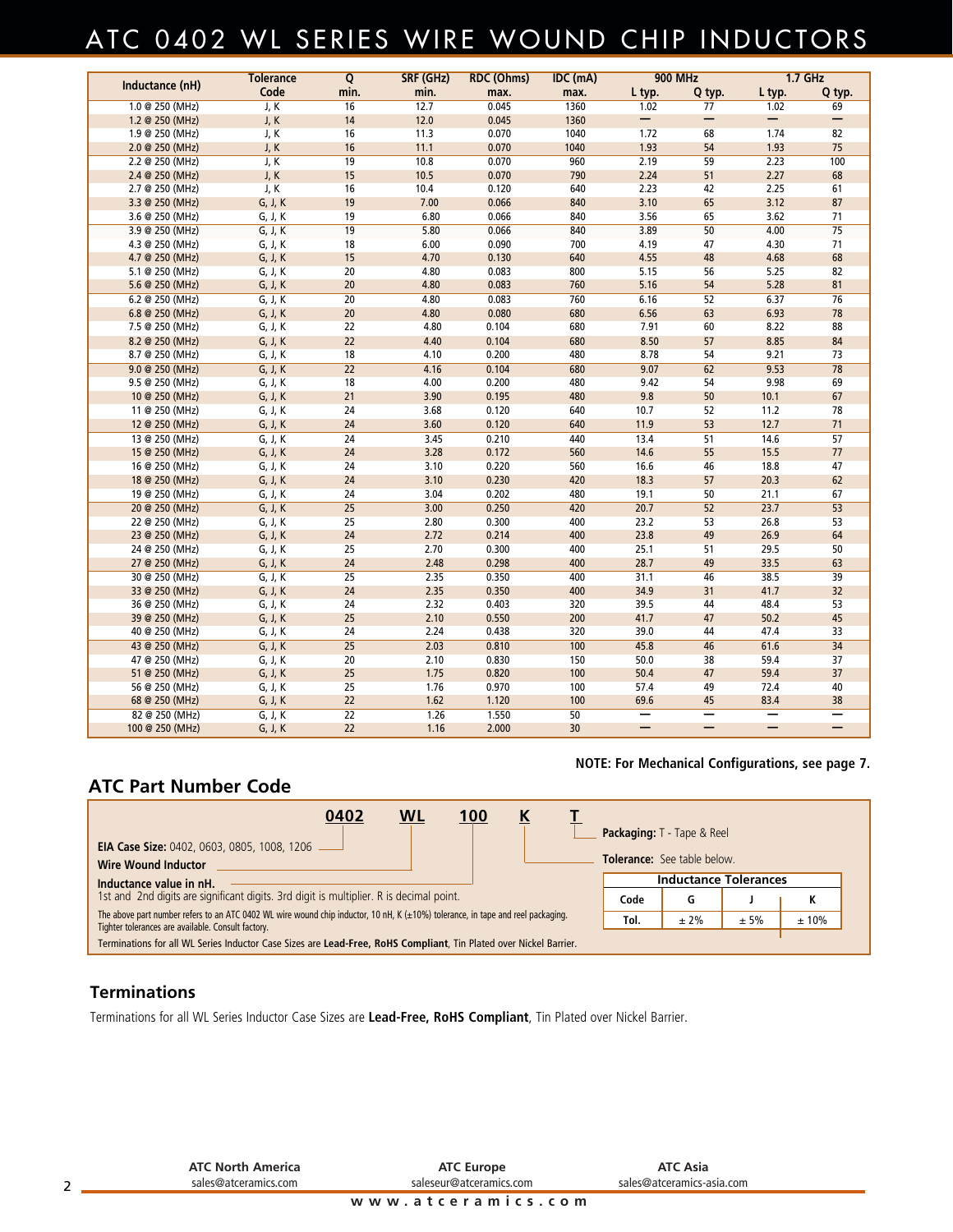## ATC 0603 WL SERIES WIRE WOUND CHIP INDUCTORS

|                                    | <b>Tolerance</b>   | $\overline{\mathsf{Q}}$ | SRF (MHz)    | <b>RDC (Ohms)</b> | IDC (mA)   | <b>900 MHz</b>   |                          | <b>1.7 GHz</b>                                       |                               |
|------------------------------------|--------------------|-------------------------|--------------|-------------------|------------|------------------|--------------------------|------------------------------------------------------|-------------------------------|
| Inductance (nH)                    | Code               | min.                    | min.         | max.              | max.       | L typ.           | Q typ.                   | L typ.                                               | Q typ.                        |
| 1.6 @ 250 (MHz)                    | J, K               | 16                      | 12,500       | 0.040             | 700        | 1.53             | 35                       | 1.58                                                 | 55                            |
| 1.8 @ 250 (MHz)                    | J, K               | 16                      | 12,500       | 0.045             | 700        | 1.63             | 35                       | 1.66                                                 | 50                            |
| 2.2 @ 250 (MHz)                    | J, K               | 15                      | 6000         | 0.100             | 700        | 2.18             | 41                       | 2.20                                                 | 64                            |
| 2.3 @ 250 (MHz)                    | J, K               | 16                      | >4000        | 0.140             | 700        | 2.32             | 32                       | 2.35                                                 | 40                            |
| 3.3 @ 250 (MHz)                    | G, J, K            | 22                      | 6000         | 0.080             | 700        | 3.35             | 47                       | 3.40                                                 | 65                            |
| 3.6 @ 250 (MHz)                    | G, J, K            | $\overline{22}$         | 5900         | 0.063             | 700        | 3.72             | 53                       | 3.71                                                 | 65                            |
| 3.9 @ 250 (MHz)                    | G, J, K            | 22                      | 6900         | 0.080             | 700        | 3.95             | 49                       | 3.96                                                 | 67                            |
| 4.3 @ 250 (MHz)                    | G, J, K            | 22                      | 5900         | 0.063             | 700        | 4.32             | 50                       | 4.33                                                 | 70                            |
| 4.5 @ 250 (MHz)                    | G, J. K            | 20                      | 5800         | 0.120             | 700        | 4.74             | 55                       | 4.87                                                 | 92                            |
| 4.7 @ 250 (MHz)                    | G, J, K            | 20                      | 5800         | 0.116             | 700        | 4.72             | 47                       | 4.75                                                 | 57                            |
| 5.1 @ 250 (MHz)                    | G, J, K            | 20                      | 5700         | 0.140             | 700        | 4.93             | 47                       | 4.95                                                 | 56                            |
| 5.6 @ 250 (MHz)                    | G, J, K            | 20                      | 5800         | 0.170             | 700        | 5.53             | 56                       | 5.86                                                 | 77                            |
| 6.2 @ 250 (MHz)                    | G, J, K            | 25                      | 5800         | 0.110             | 700        | 6.28             | 60                       | 6.40                                                 | 85                            |
| 6.3 @ 250 (MHz)                    | G, J, K            | 25                      | 5800         | 0.110             | 700        | 6.67             | 41                       | 6.86                                                 | 61                            |
| 6.8 @ 250 (MHz)                    | G, J, K            | 27                      | 5800         | 0.110             | 700        | 6.75             | 60                       | 7.10                                                 | 81                            |
| 7.5 @ 250 (MHz)                    | G, J, K            | 28                      | 4800         | 0.106             | 700        | 7.70             | 60                       | 7.82                                                 | 65                            |
| 8.2 @ 250 (MHz)                    | G, J, K            | 28                      | 4700         | 0.109             | 700        | 8.30             | 60                       | 8.50                                                 | 60                            |
| 8.7 @ 250 (MHz)                    | G, J, K            | 28                      | 4600<br>4800 | 0.109             | 700<br>700 | 8.86             | 62                       | 9.32<br>9.70                                         | 58                            |
| 9.1 @ 250 (MHz)                    | G, J, K            | 35<br>28                | 5400         | 0.130<br>0.135    | 700        | 9.20<br>9.70     | 70<br>59                 | 9.92                                                 | 80<br>61                      |
| 9.5 @ 250 (MHz)                    | G, J, K            | 31                      | 4800         | 0.130             | 700        | 10.00            | 66                       | 10.60                                                | 83                            |
| 10 @ 250 (MHz)                     | G, J, K<br>G, J, K | 33                      | 4000         | 0.086             | 700        | 11.00            | 53                       | 11.50                                                | 5                             |
| 11 @ 250 (MHz)<br>12 @ 250 (MHz)   | G, J, K            | 35                      | 4000         | 0.130             | 700        | 12.30            | 72                       | 13.50                                                | 83                            |
| 15 @ 250 (MHz)                     | G, J, K            | 35                      | 4000         | 0.170             | 700        | 15.40            | 64                       | 16.80                                                | 89                            |
| 16 @ 250 (MHz)                     | G, J, K            | 34                      | 3300         | 0.104             | 700        | 16.20            | 55                       | 17.30                                                | 52                            |
| 17 @ 250 (MHz)                     | G, J, K            | 35                      | 3200         | 0.170             | 700        | 17.60            | 56                       | 19.40                                                | 44                            |
| 18 @ 250 (MHz)                     | G, J, K            | 35                      | 3100         | 0.170             | 700        | 18.70            | 70                       | 21.40                                                | 69                            |
| 20 @ 250 (MHz)                     | G, J, K            | 40                      | 3000         | 0.190             | 700        | 20.70            | 80                       | 23.50                                                | 30                            |
| 22 @ 250 (MHz)                     | G, J, K            | 38                      | 3000         | 0.190             | 700        | 22.80            | 73                       | 26.10                                                | 71                            |
| 23 @ 250 (MHz)                     | G, J, K            | 38                      | 2850         | 0.190             | 700        | 24.10            | 71                       | 28.00                                                | 71                            |
| 24 @ 250 (MHz)                     | G, J, K            | $\overline{37}$         | 2650         | 0.135             | 700        | 24.50            | 45                       | 28.70                                                | 39                            |
| 27 @ 250 (MHz)                     | G, J, K            | 40                      | 2800         | 0.220             | 600        | 29.20            | 74                       | 34.60                                                | 65                            |
| 30 @ 250 (MHz)                     | G, J, K            | 37                      | 2250         | 0.144             | 600        | 31.40            | 47                       | 39.90                                                | 28                            |
| 33 @ 250 (MHz)                     | G, J, K            | 40                      | 2300         | 0.220             | 600        | 36.00            | 67                       | 49.50                                                | 42                            |
| 36 @ 250 (MHz)                     | G, J, K            | 38                      | 2080         | 0.250             | 600        | 39.40            | 47                       | 52.70                                                | 24                            |
| 39 @ 250 (MHz)                     | G, J, K            | 40                      | 2200         | 0.250             | 600        | 42.70            | 60                       | 60.20                                                | 40                            |
| 43 @ 250 (MHz)                     | G, J, K            | 39                      | 2000         | 0.280             | 600        | 47.00            | 44                       | 64.90                                                | 21                            |
| 47 @ 200 (MHz)                     | G, J, K            | 38                      | 2000         | 0.280             | 600        | 52.20            | 62                       | 77.20                                                | 35                            |
| 51 @ 200 (MHz)                     | G, J, K            | 38                      | 1900         | 0.280             | 600        | 55.50            | 69                       | 82.20                                                | 34                            |
| 56 @ 200 (MHz)                     | G, J, K            | 38                      | 1900         | 0.310             | 600        | 62.50            | 56                       | 97.00                                                | 26                            |
| 62 @ 200 (MHz)                     | G, J, K            | $\overline{37}$         | 1800         | 0.340             | 600        | 68.00            | 40                       | 110.00                                               | 10                            |
| 68 @ 200 (MHz)                     | G, J, K            | 37                      | 1700         | 0.340             | 600        | 80.50            | 54                       | 168.00                                               | 21                            |
| 72 @ 150 (MHz)                     | G, J, K            | 34                      | 1700         | 0.490             | 400        | 82.00            | 53                       | 135.00                                               | 20                            |
| 82 @ 150 (MHz)                     | G, J, K            | 34                      | 1700         | 0.540             | 400        | 96.20            | 54                       | 177.00                                               | 21                            |
| 91 @ 150 (MHz)                     | G, J, K            | 30                      | 1700         | 0.500             | 400        | 110.00           | 50                       | 416.40                                               | 6                             |
| 100 @ 150 (MHz)                    | G, J, K            | $\overline{34}$         | 1400         | 0.580             | 400        | 124.00           | 49                       | 319.50                                               | $\overline{13}$               |
| 110 @ 150 (MHz)                    | G, J, K            | 32                      | 1350         | 0.610             | 300        | 138.00           | 43                       | 342.70                                               | 15                            |
| 120 @ 150 (MHz)                    | G, J, K            | 32                      | 1300         | 0.650             | 300        | 166.00           | 39                       | 529.30                                               | 8                             |
| 130 @ 150 (MHz)                    | G, J, K            | 30                      | 1400         | 0.720             | 300        | 185.00           | 60                       |                                                      |                               |
| 140 @ 100 (MHz)                    | G, J, K            | 28                      | 1300         | 0.870             | 280        | 190.00           | 80                       | $\overline{\phantom{a}}$                             | -                             |
| 150 @ 150 (MHz)                    | G, J, K            | 32                      | 1300         | 0.950             | 280        | 230.00           | 25                       | $\qquad \qquad -$                                    | $\overline{\phantom{0}}$      |
| 160 @ 100 (MHz)                    | G, J, K            | 25                      | 1300         | 1.400             | 280        | 215.00           | 20                       |                                                      | -                             |
| 180 @ 100 (MHz)<br>220 @ 100 (MHz) | G, J, K<br>G, J, K | 25<br>25                | 1250<br>1200 | 1.400<br>1.600    | 250<br>250 | 303.00<br>440.00 | 20<br>15                 | $\overline{\phantom{a}}$                             | $\overline{\phantom{0}}$      |
| 260 @ 100 (MHz)                    |                    | 25                      | 1000         | 2.000             | 200        | 469.00           |                          | $\overline{\phantom{a}}$<br>$\overline{\phantom{a}}$ | $\overline{\phantom{0}}$<br>- |
| 270 @ 100 (MHz)                    | G, J, K<br>G, J, K | $\overline{25}$         | 900          | 2.100             | 200        | 580.00           | 21<br>12                 | $\overline{\phantom{a}}$                             | $\overline{\phantom{0}}$      |
| 280 @ 100 (MHz)                    | G, J, K            | 25                      | 900          | 2.400             | 100        | 524.00           | 18                       | $\overline{\phantom{a}}$                             | $\overline{\phantom{a}}$      |
| 300 @ 100 (MHz)                    | G, J, K            | 25                      | 750          | 2.500             | 150        | 539.70           | 21                       | $\overline{\phantom{a}}$                             | -                             |
| 330 @ 100 (MHz)                    | G, J, K            | 25                      | 900          | 3.800             | 100        | 440.00           | 15                       | $\overline{\phantom{a}}$                             | -                             |
| 390 @ 100 (MHz)                    | G, J, K            | 25                      | 900          | 4.350             | 100        | 580.00           | $12 \overline{ }$        | -                                                    | -                             |
| 470 @ 100 (MHz)                    | G, J, K            | 23                      | 600          | 3.600             | 80         |                  | $\overline{\phantom{0}}$ |                                                      |                               |

### **ATC Part Number Code**

| <b>WL</b><br>0603<br>100                                                                                                                                                                 |      | Packaging: T - Tape & Reel         |      |      |  |
|------------------------------------------------------------------------------------------------------------------------------------------------------------------------------------------|------|------------------------------------|------|------|--|
| <b>EIA Case Size: 0402, 0603, 0805, 1008, 1206</b>                                                                                                                                       |      |                                    |      |      |  |
| <b>Wire Wound Inductor</b>                                                                                                                                                               |      | <b>Tolerance:</b> See table below. |      |      |  |
| Inductance value in nH.                                                                                                                                                                  |      | <b>Inductance Tolerances</b>       |      |      |  |
| 1st and 2nd digits are significant digits. 3rd digit is multiplier. R is decimal point.                                                                                                  | Code | G                                  |      | к    |  |
| The above part number refers to an ATC 0603 WL wire wound chip inductor, 10 nH, $J(\pm 5%)$ tolerance, in tape and reel packaging.<br>Tighter tolerances are available. Consult factory. | Tol. | $± 2\%$                            | ± 5% | ±10% |  |
| Terminations for all WL Series Inductor Case Sizes are Lead-Free, RoHS Compliant, Tin Plated over Nickel Barrier.                                                                        |      |                                    |      |      |  |

| sales@atceramics.com     | saleseur@atceramics.com<br>www.atceramics.com | sales@atceramics-asia.com |  |
|--------------------------|-----------------------------------------------|---------------------------|--|
| <b>ATC North America</b> | <b>ATC Europe</b>                             | <b>ATC Asia</b>           |  |

**NOTE: For Mechanical Configurations, see page 7.**

 $\overline{\phantom{0}}$  3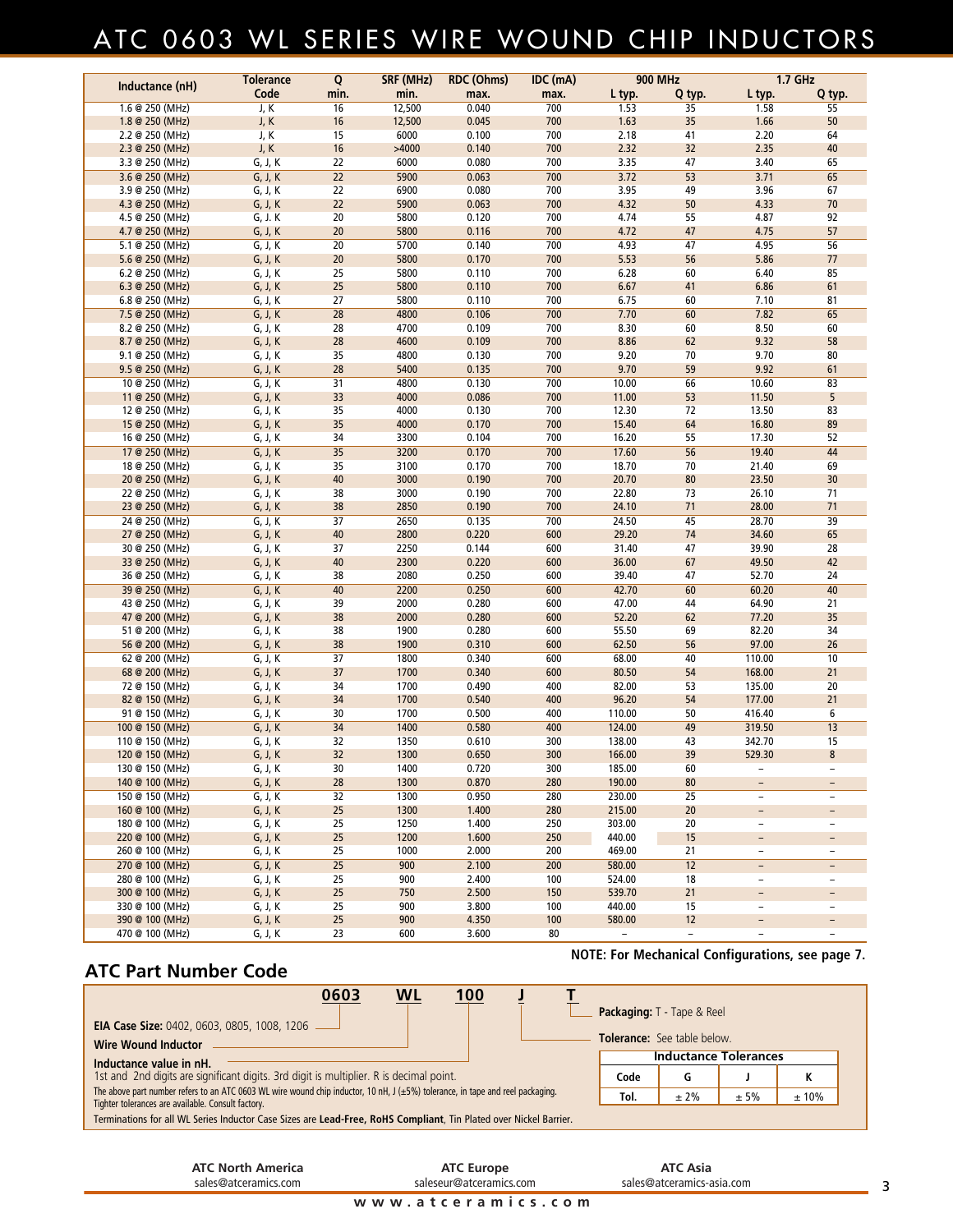### ATC 0805 WL SERIES WIRE WOUND CHIP INDUCTORS

| Inductance (nH)                    | <b>Tolerance</b>   | Q (MHz)              | <b>SRF (MHz)</b> | <b>RDC (Ohms)</b> | IDC (mA)   |
|------------------------------------|--------------------|----------------------|------------------|-------------------|------------|
|                                    | Code               | min.                 | min.             | max.              | max.       |
| 2.7 @ 250 (MHz)                    | J, K               | 80 @ 1500            | 7900             | 0.060             | 800        |
| 2.8 @ 250 (MHz)                    | J, K               | 80 @ 1500            | 7900             | 0.060             | 800        |
| 3.0 @ 250 (MHz)                    | J, K               | 65 @ 1500            | 7900             | 0.060             | 800        |
| $3.3 \otimes 250$ (MHz)            | J, K               | 50 @ 1500            | 7900             | 0.080             | 600        |
| 5.6 @ 250 (MHz)                    | J, K               | 65 @ 1500            | 5500             | 0.080             | 600        |
| 6.2 @ 250 (MHz)                    | J, K               | 50 @ 1000            | 5500             | 0.110             | 600        |
| $6.8 \otimes 250$ (MHz)            | J, K               | 50 @ 1000            | 5500             | 0.110             | 600        |
| 7.5 @ 250 (MHz)                    | J, K               | 50 @ 1000            | 4500             | 0.140             | 600        |
| 8.2 @ 250 (MHz)                    | J, K               | 50 @ 1000            | 4700             | 0.120             | 600        |
| 8.7 @ 250 (MHz)                    | J, K               | 50 @ 1000            | 3900             | 0.210             | 400        |
| 10 @ 250 (MHz)                     | G, J, K            | 60 @ 500             | 4200             | 0.100             | 600        |
| 12 @ 250 (MHz)                     | G, J, K            | 50 @ 500             | 4000             | 0.150             | 600        |
| 15 @ 250 (MHz)                     | G, J, K            | 50 @ 500             | 3400             | 0.170             | 600        |
| 18 @ 250 (MHz)                     | G, J, K            | 50 @ 500             | 3300             | 0.200             | 600        |
| 22 @ 250 (MHz)                     | G, J, K            | 55 @ 500             | 2600             | 0.220             | 500        |
| 24 @ 250 (MHz)                     | G, J, K            | 50 @ 500             | 2000             | 0.220             | 500        |
| 27 @ 250 (MHz)                     | G, J, K            | 55 @ 500             | 2500             | 0.250             | 500        |
| 33 @ 250 (MHz)                     | G, J, K            | 60 @ 500             | 2050             | 0.270             | 500        |
| 36 @ 250 (MHz)                     | G, J, K            | 55 @ 500             | 1700             | 0.270             | 500        |
| 39 @ 250 (MHz)                     | G, J, K            | 60 @ 500             | 2000             | 0.290             | 500        |
| 43 @ 200 (MHz)                     | G, J, K            | 60 @ 500             | 1650             | 0.340             | 500        |
| 47 @ 200 (MHz)                     | G, J, K            | 60 @ 500             | 1650             | 0.310             | 500        |
| 56 @ 200 (MHz)                     | G, J, K            | 60 @ 500             | 1550             | 0.340             | 500        |
| 68 @ 200 (MHz)                     | G, J, K            | 60 @ 500             | 1450             | 0.380             | 500        |
| 72 @ 150 (MHz)                     | G, J, K            | 65 @ 500             | 1400             | 0.400             | 500        |
| 82 @ 150 (MHz)                     | G, J, K            | 65 @ 500             | 1300             | 0.420             | 400        |
| 91 @ 150 (MHz)                     | G, J, K            | 65 @ 500             | 1200             | 0.480             | 400        |
| 100 @ 150 (MHz)                    | G, J, K            | 65 @ 500             | 1200             | 0.460             | 400        |
| 110 @ 150 (MHz)                    | G, J, K            | 50 @ 250             | 1000             | 0.480             | 400        |
| 120 @ 150 (MHz)                    | G, J, K            | 50 @ 250             | 1100             | 0.510             | 400        |
| 150 @ 100 (MHz)                    | G, J, K            | 50 @ 250             | 920              | 0.560             | 400        |
| 180 @ 100 (MHz)                    | G, J, K            | 50 @ 250             | 870              | 0.640             | 400<br>400 |
| 200 @ 100 (MHz)                    | G, J, K<br>G, J, K | 50 @ 250<br>50 @ 250 | 860<br>850       | 0.660<br>0.700    | 400        |
| 220 @ 100 (MHz)                    | G, J, K            | 44 @ 250             | 690              | 1.000             | 350        |
| 240 @ 100 (MHz)<br>250 @ 100 (MHz) | G, J, K            | 45 @ 250             | 680              | 1.000             | 350        |
| 270 @ 100 (MHz)                    | G, J, K            | 48 @ 250             | 650              | 1.300             | 350        |
| 300 @ 100 (MHz)                    | G, J, K            | 48 @ 250             | 620              | 1.200             | 330        |
| 330 @ 100 (MHz)                    | G, J, K            | 48 @ 250             | 600              | 1.650             | 310        |
| 360 @ 100 (MHz)                    | G, J, K            | 48 @ 250             | 580              | 1.450             | 300        |
| 390 @ 100 (MHz)                    | G, J, K            | 48 @ 250             | 560              | 1.800             | 290        |
| 430 @ 50 (MHz)                     | G, J, K            | 33 @ 100             | 430              | 1.700             | 230        |
| 470 @ 50 (MHz)                     | G, J, K            | 22 @ 100             | 375              | 2.000             | 250        |
| 560 @ 25 (MHz)                     | G, J, K            | 23 @ 50              | 340              | 2.100             | 230        |
| 600 @ 25 (MHz)                     | G, J, K            | 23 @ 50              | 260              | 1.600             | 450        |
| 620 @ 25 (MHz)                     | G, J, K            | 23 @ 50              | 220              | 2.200             | 210        |
| 680 @ 25 (MHz)                     | G, J, K            | 23 @ 50              | 188              | 2.300             | 190        |
| 750 @ 25 (MHz)                     | G, J, K            | 23 @ 50              | 200              | 2.300             | 180        |
| 820 @ 25 (MHz)                     | G, J, K            | 23 @ 50              | 200              | 2.350             | 180        |
| 910 @ 25 (MHz)                     | G, J, K            | 18 @ 50              | 120              | 1.900             | 170        |
| 1000 @ 25 (MHz)                    | G, J, K            | 20 @ 50              | 100              | 2.500             | 170        |
| 1200 @ 25 (MHz)                    | G, J, K            | 18 @ 25              | 100              | 2.500             | 170        |
| 1500 @ 25 (MHz)                    | G, J, K            | 16 @ 25              | 100              | 2.500             | 170        |
| 1800 @ 25 (MHz)                    | G, J, K            | 16 @ 7.9             | 80               | 2.500             | 170        |
| 2200 @ 25 (MHz)                    | G, J, K            | 16 @ 7.9             | 60               | 2.700             | 160        |
| 2700 @ 25 (MHz)                    | G, J, K            | 16 @ 7.9             | 50               | 2.950             | 150        |
| 3300 @ 7.9 (MHz)                   | G, J, K            | 15 @ 7.9             | 40               | 4.400             | 90         |
| 4700 @ 7.9 (MHz)                   | G, J, K            | 15 @ 7.9             | 40               | 6.400             | 90         |

**NOTE: For Mechanical Configurations, see page 7.**

### **ATC Part Number Code**

| 0805<br><b>WL</b><br>100<br><u>K</u>                                                                                                                                                        |      | Packaging: T - Tape & Reel         |      |      |
|---------------------------------------------------------------------------------------------------------------------------------------------------------------------------------------------|------|------------------------------------|------|------|
| <b>EIA Case Size: 0402, 0603, 0805, 1008, 1206</b><br><b>Wire Wound Inductor</b>                                                                                                            |      | <b>Tolerance:</b> See table below. |      |      |
| Inductance value in nH.<br>1st and 2nd digits are significant digits. 3rd digit is multiplier. R is decimal point.                                                                          |      | <b>Inductance Tolerances</b>       |      |      |
|                                                                                                                                                                                             | Code | G                                  |      | ĸ    |
| The above part number refers to an ATC 0805 WL wire wound chip inductor, 10 nH, J $(\pm 10\%)$ tolerance, in tape and reel packaging.<br>Tighter tolerances are available. Consult factory. | Tol. | $± 2\%$                            | ± 5% | ±10% |
| Terminations for all WL Series Inductor Case Sizes are Lead-Free, RoHS Compliant, Tin Plated over Nickel Barrier.                                                                           |      |                                    |      |      |

**ATC Europe** saleseur@atceramics.com

**ATC Asia** sales@atceramics-asia.com

**www.atceramics.com**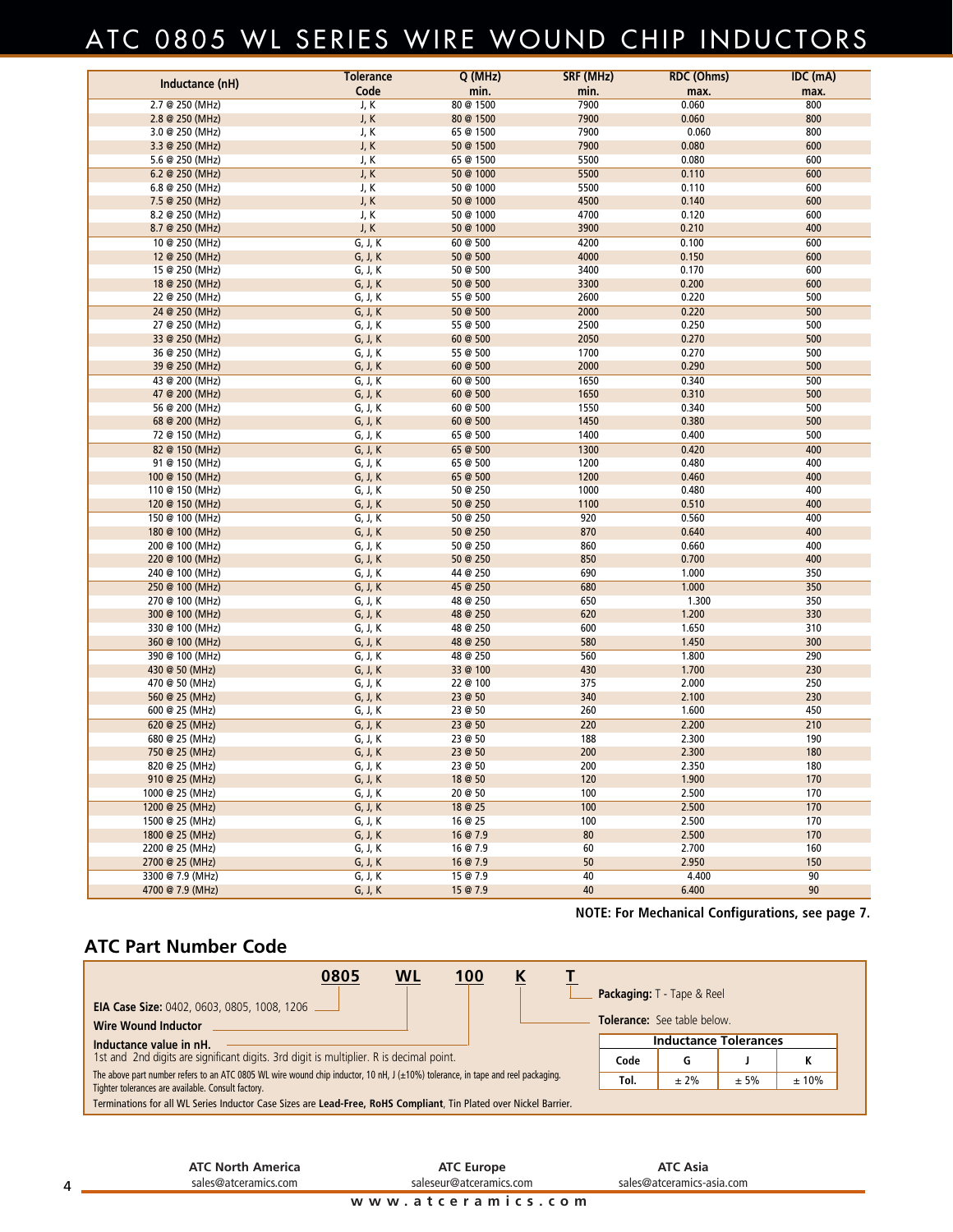### ATC 1008 WL SERIES WIRE WOUND CHIP INDUCTORS

| Inductance (nH)                 | <b>Tolerance</b>   | Q (MHz)              | SRF (MHz)    | <b>RDC (Ohms)</b> | IDC (mA)     |
|---------------------------------|--------------------|----------------------|--------------|-------------------|--------------|
|                                 | Code               | min.                 | min.         | max.              | max.         |
| 4.7 @ 50 (MHz)                  | J, K               | 50 @ 1500            | 4000         | 0.15              | 1000         |
| 5.6 @ 50 (MHz)                  | J, K               | 50 @ 1500            | 4000         | 0.15              | 1000         |
| 10 @ 50 (MHz)                   | G, J, K            | 50 @ 500             | 4100         | 0.08              | 1000         |
| 12 @ 50 (MHz)                   | G, J, K            | 50 @ 500             | 3300         | 0.09              | 1000         |
| 15 @ 50 (MHz)                   | G, J, K            | 50 @ 500             | 2500         | 0.11              | 1000         |
| 18 @ 50 (MHz)                   | G, J, K            | 50 @ 350             | 2400         | 0.12              | 1000         |
| 22 @ 50 (MHz)                   | G, J, K            | 55 @ 350             | 2400         | 0.12              | 1000         |
| 24 @ 50 (MHz)                   | G, J, K            | 55 @ 350             | 1900         | 0.12              | 1000         |
| 27 @ 50 (MHz)                   | G, J, K            | 55 @ 350             | 1600         | 0.13              | 1000         |
| 33 @ 50 (MHz)                   | G, J, K            | 60 @ 350             | 1600         | 0.14              | 1000         |
| 36 @ 50 (MHz)                   | G, J, K            | 60 @ 350             | 1600         | 0.15              | 1000         |
| 39 @ 50 (MHz)                   | G, J, K            | 60 @ 350             | 1500         | 0.15              | 1000         |
| 47 @ 50 (MHz)                   | G, J, K            | 65 @ 350             | 1500         | 0.16              | 1000         |
| 56 @ 50 (MHz)                   | G, J, K            | 65 @ 350             | 1300         | 0.18              | 1000         |
| 62 @ 50 (MHz)                   | G, J, K            | 65 @ 350             | 1250         | 0.20              | 1000         |
| 68 @ 50 (MHz)                   | G, J, K            | 65 @ 350             | 1300         | 0.20              | 1000         |
| 75 @ 50 (MHz)                   | G, J, K<br>G, J, K | 60 @ 350<br>60 @ 350 | 1100<br>1000 | 0.21<br>0.22      | 1000<br>1000 |
| 82 @ 50 (MHz)<br>100 @ 25 (MHz) | G, J, K            | 60 @ 350             | 1000         | 0.56              | 650          |
| 120 @ 25 (MHz)                  | G, J, K            | 60 @ 350             | 950          | 0.63              | 650          |
| 150 @ 25 (MHz)                  | G, J, K            | 45 @ 100             | 850          | 0.70              | 800          |
| 180 @ 25 (MHz)                  | G, J, K            | 45 @ 100             | 750          | 0.77              | 620          |
| 220 @ 25 (MHz)                  | G, J, K            | 45 @ 100             | 700          | 0.84              | 500          |
| 240 @ 25 (MHz)                  | G, J, K            | 45 @ 100             | 650          | 0.88              | 500          |
| 270 @ 25 (MHz)                  | G, J, K            | 45 @ 100             | 600          | 0.91              | 690          |
| 300 @ 25 (MHz)                  | G, J, K            | 45 @ 100             | 585          | 1.00              | 450          |
| 330 @ 25 (MHz)                  | G, J, K            | 45 @ 100             | 570          | 1.05              | 450          |
| 360 @ 25 (MHz)                  | G, J, K            | 45 @ 100             | 530          | 1.10              | 470          |
| 390 @ 25 (MHz)                  | G, J, K            | 45 @ 100             | 500          | 1.12              | 630          |
| 430 @ 25 (MHz)                  | G, J, K            | 45 @ 100             | 480          | 1.15              | 470          |
| 470 @ 25 (MHz)                  | G, J, K            | 45 @ 100             | 450          | 1.19              | 470          |
| 560 @ 25 (MHz)                  | G, J, K            | 45 @ 100             | 415          | 1.33              | 580          |
| 620 @ 25 (MHz)                  | G, J, K            | 45 @ 100             | 375          | 1.40              | 300          |
| 680 @ 25 (MHz)                  | G, J, K            | 45 @ 100             | 375          | 1.47              | 540          |
| 750 @ 25 (MHz)                  | G, J, K            | 45 @ 100             | 360          | 1.54              | 360          |
| 820 @ 25 (MHz)                  | G, J, K            | 45 @ 100             | 350          | 1.61              | 400          |
| 910 @ 25 (MHz)                  | G, J, K            | 35 @ 50              | 320          | 1.68              | 380          |
| 1000 @ 25 (MHz)                 | G, J, K            | 35 @ 50              | 290          | 1.75              | 370          |
| 1200 @ 7.9 (MHz)                | G, J, K            | 35 @ 50              | 250          | 2.00              | 310          |
| 1500 @ 7.9 (MHz)                | G, J, K            | 28 @ 50              | 200          | 2.30              | 330          |
| 1800 @ 7.9 (MHz)                | G, J, K            | 28 @ 50              | 160          | 2.60              | 300          |
| 2200 @ 7.9 (MHz)                | G, J, K            | 28 @ 50              | 160          | 2.80              | 280          |
| 2700 @ 7.9 (MHz)                | G, J, K            | 22 @ 25              | 140          | 3.20              | 290          |
| 3300 @ 7.9 (MHz)                | G, J, K            | 22 @ 25              | 110          | 3.40              | 290          |
| 3900 @ 7.9 (MHz)                | G, J, K            | 20 @ 25              | 100          | 3.60              | 260          |
| 4700 @ 7.9 (MHz)                | G, J, K            | 18 @ 25              | 90           | 4.00              | 260          |
| 5600 @ 7.9 (MHz)                | G, J, K            | 16 @ 7.96            | 20           | 4.00              | 240          |
| 6800 @ 7.9 (MHz)                | G, J, K            | 15 @ 7.96            | 40           | 4.90              | 200          |
| 8200 @ 7.9 (MHz)                | G, J, K            | 15 @ 7.96            | 25           | 6.00              | 170          |
| 10000 @ 2.52 (MHz)              | G, J, K            | 16 @ 7.96            | 20           | 9.00              | 150          |
| 12000 @ 2.52 (MHz)              | G, J, K            | 15 @ 7.96            | 18           | 10.5              | 130          |
| 15000 @ 2.52 (MHz)              | G, J, K            | 15 @ 7.96            | 15           | 11.5              | 120          |

**NOTE: For Mechanical Configurations, see page 7.**

### **ATC Part Number Code**

| 1008<br>WL<br>100                                                                                                                                                                           |      | <b>Packaging: T</b> - Tape & Reel  |      |           |
|---------------------------------------------------------------------------------------------------------------------------------------------------------------------------------------------|------|------------------------------------|------|-----------|
| <b>EIA Case Size: 0402, 0603, 0805, 1008, 1206</b><br><b>Wire Wound Inductor</b>                                                                                                            |      | <b>Tolerance:</b> See table below. |      |           |
| Inductance value in nH.<br>1st and 2nd digits are significant digits. 3rd digit is multiplier. R is decimal point.                                                                          | Code | <b>Inductance Tolerances</b><br>G  |      |           |
| The above part number refers to an ATC 1008 WL wire wound chip inductor, 10 nH, J $(\pm 10\%)$ tolerance, in tape and reel packaging.<br>Tighter tolerances are available. Consult factory. | Tol. | $± 2\%$                            | ± 5% | N<br>±10% |
| Terminations for all WL Series Inductor Case Sizes are Lead-Free, RoHS Compliant, Tin Plated over Nickel Barrier.                                                                           |      |                                    |      |           |

**www.atceramics.com ATC Europe** saleseur@atceramics.com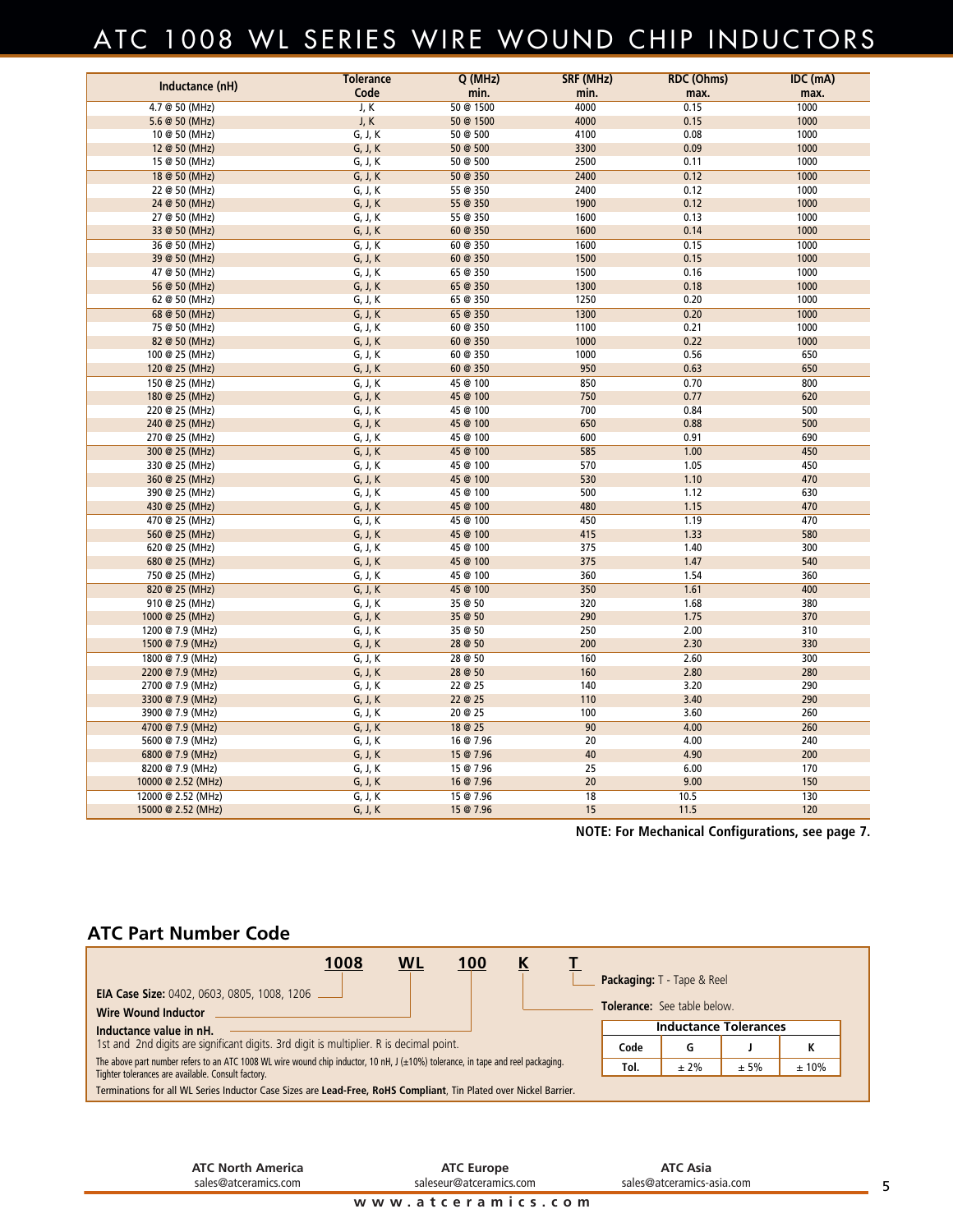### ATC 1206 WL SERIES WIRE WOUND CHIP INDUCTORS

| Inductance (nH) | <b>Tolerance</b> | Q(MHz)   | SRF (MHz) | <b>RDC (Ohms)</b> | IDC (mA) |
|-----------------|------------------|----------|-----------|-------------------|----------|
|                 | Code             | min.     | min.      | max.              | max.     |
| 6.8 @ 100 (MHz) | J, K             | 30 @ 300 | 5500      | .070              | 1000     |
| 10 @ 100 (MHz)  | J, K             | 40 @ 300 | 4000      | .080              | 1000     |
| 12 @ 100 (MHz)  | J, K             | 40 @ 300 | 3200      | .080              | 1000     |
| 15 @ 100 (MHz)  | J, K             | 40 @ 300 | 3200      | .100              | 1000     |
| 18 @ 100 (MHz)  | J, K             | 50 @ 300 | 2800      | .100              | 1000     |
| 22 @ 100 (MHz)  | J, K             | 50 @ 300 | 2200      | .100              | 1000     |
| 24 @ 100 (MHz)  | J, K             | 50 @ 300 | 2000      | .100              | 1000     |
| 27 @ 100 (MHz)  | G, J, K          | 50 @ 300 | 1800      | .110              | 1000     |
| 33 @ 100 (MHz)  | G, J, K          | 55 @ 300 | 1800      | .110              | 1000     |
| 39 @ 100 (MHz)  | G, J, K          | 55 @ 300 | 1800      | .120              | 1000     |
| 47 @ 100 (MHz)  | G, J, K          | 55 @300  | 1500      | .130              | 1000     |
| 56 @ 100 (MHz)  | G, J, K          | 55 @ 300 | 1450      | .140              | 1000     |
| 68 @ 100 (MHz)  | G, J, K          | 55 @ 300 | 1200      | .260              | 950      |
| 82 @ 100 (MHz)  | G, J, K          | 55 @ 300 | 1200      | .210              | 920      |
| 91 @ 100 (MHz)  | G, J, K          | 55 @ 300 | 1100      | .240              | 900      |
| 100 @ 100 (MHz) | G, J, K          | 55 @ 300 | 1100      | .260              | 850      |
| 120 @ 100 (MHz) | G, J, K          | 55 @ 300 | 750       | .260              | 800      |
| 150 @ 100 (MHz) | G, J, K          | 60 @ 300 | 950       | .310              | 750      |
| 180 @ 50 (MHz)  | G, J, K          | 55 @ 300 | 900       | .430              | 700      |
| 220 @ 50 (MHz)  | G, J, K          | 55 @ 300 | 760       | .500              | 670      |
| 270 @ 50 (MHz)  | G, J, K          | 40 @ 300 | 740       | .560              | 630      |
| 300 @ 50 (MHz)  | G, J, K          | 50 @ 150 | 680       | .600              | 600      |
| 330 @ 50 (MHz)  | G, J, K          | 45 @ 150 | 650       | .620              | 590      |
| 360 @ 50 (MHz)  | G, J, K          | 45 @ 150 | 600       | .650              | 550      |
| 390 @ 50 (MHz)  | G, J, K          | 45 @ 150 | 600       | .750              | 530      |
| 470 @ 50 (MHz)  | G, J, K          | 45 @ 150 | 550       | 1.30              | 490      |
| 560 @ 35 (MHz)  | G, J, K          | 45 @ 150 | 470       | 1.34              | 460      |
| 620 @ 35 (MHz)  | G, J, K          | 45 @ 150 | 470       | 1.58              | 460      |
| 680 @ 35 (MHz)  | G, J, K          | 45 @ 150 | 450       | 1.58              | 430      |
| 750 @ 35 (MHz)  | G, J, K          | 45 @ 150 | 440       | 2.25              | 320      |
| 820 @ 35 (MHz)  | G, J, K          | 45 @ 150 | 420       | 1.82              | 400      |
| 910 @ 35 (MHz)  | G, J, K          | 45 @ 150 | 410       | 2.95              | 310      |
| 1000 @ 35 (MHz) | G, J, K          | 45 @ 150 | 400       | 2.80              | 320      |
| 1200 @ 35 (MHz) | G, J, K          | 45 @ 150 | 380       | 3.20              | 300      |

**NOTE: For Mechanical Configurations, see page 7.**

### **ATC Part Number Code**

| <b>WL</b><br>1206<br>100                                                                                                                                                                    |      |                                    |      |        |
|---------------------------------------------------------------------------------------------------------------------------------------------------------------------------------------------|------|------------------------------------|------|--------|
|                                                                                                                                                                                             |      | Packaging: T - Tape & Reel         |      |        |
| <b>EIA Case Size: 0402, 0603, 0805, 1008, 1206</b>                                                                                                                                          |      | <b>Tolerance:</b> See table below. |      |        |
| <b>Wire Wound Inductor</b>                                                                                                                                                                  |      |                                    |      |        |
| Inductance value in nH.                                                                                                                                                                     |      | <b>Inductance Tolerances</b>       |      |        |
| 1st and 2nd digits are significant digits. 3rd digit is multiplier. R is decimal point.                                                                                                     | Code | G                                  |      | v<br>N |
| The above part number refers to an ATC 1206 WL wire wound chip inductor, 10 nH, J ( $\pm$ 10%) tolerance, in tape and reel packaging.<br>Tighter tolerances are available. Consult factory. | Tol. | ± 2%                               | ± 5% | ±10%   |
| Terminations for all WL Series Inductor Case Sizes are Lead-Free, RoHS Compliant, Tin Plated over Nickel Barrier.                                                                           |      |                                    |      |        |

**1206 Series available by special order non stock item, consult factory for availability.**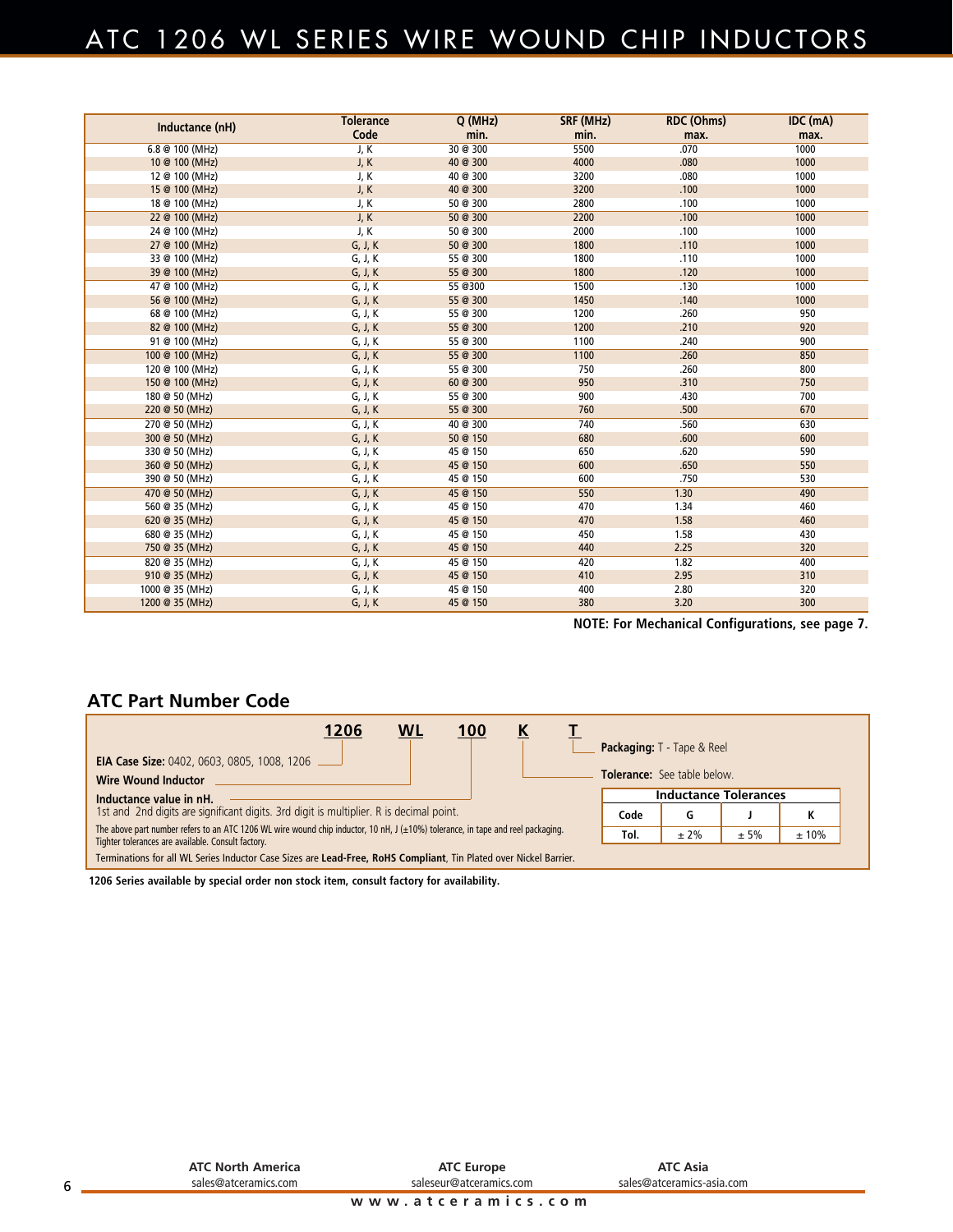### ATC WL SERIES WIRE WOUND CHIP INDUCTORS

### **Mechanical Configurations**

| ╼─⊣─><br>╼═<br>$-R$<br>Side<br><b>Bottom</b><br>Pad<br>View<br>View<br>G<br>Layout<br>F<br>$\left  \leftarrow \varepsilon \rightarrow \right $<br>$\rightarrow$ D $\rightarrow$ |           |                                        |            |           |   |   |   |                         |                                                                                                                                                                                   |                                                                                                                                                           |
|---------------------------------------------------------------------------------------------------------------------------------------------------------------------------------|-----------|----------------------------------------|------------|-----------|---|---|---|-------------------------|-----------------------------------------------------------------------------------------------------------------------------------------------------------------------------------|-----------------------------------------------------------------------------------------------------------------------------------------------------------|
| <b>WL Case</b><br><b>Size/Series</b>                                                                                                                                            | A<br>max. | B<br>max.                              | C<br>max.  | D<br>ref. | E | F | G | $\overline{\mathsf{H}}$ |                                                                                                                                                                                   |                                                                                                                                                           |
| 0402                                                                                                                                                                            |           | .050 (1.27) .030 (0.76) <mark>.</mark> | .024(0.61) |           |   |   |   |                         | .006 (0.15) .020 (0.51) .009 (0.23) .022 (0.56) .026 (0.66) .019 (0.50) .018 (0.46)                                                                                               |                                                                                                                                                           |
| 0603                                                                                                                                                                            |           |                                        |            |           |   |   |   |                         |                                                                                                                                                                                   | .025 (0.64) .025 (0.64) .025 (0.64) .025 (0.86) .030 (0.76) .013 (0.76) .030 (0.76) .030 (0.76) .040 (1.02) .025 (0.64) .025 (0.64)                       |
| 0805                                                                                                                                                                            |           |                                        |            |           |   |   |   |                         | $(0.09 (2.29) \cdot 0.068 (1.73) \cdot 0.06 (1.52) \cdot 0.02 (0.51) \cdot 0.05 (1.27) \cdot 0.02 (0.51) \cdot 0.04 (1.02) \cdot 0.07 (1.78) \cdot 0.04 (1.02) \cdot 0.03 (0.76)$ |                                                                                                                                                           |
| 1008                                                                                                                                                                            |           |                                        |            |           |   |   |   |                         |                                                                                                                                                                                   | $0.16$ (4.06) $0.11$ (2.79) $0.08$ (2.03) $0.02$ (0.51) $0.08$ (2.03) $0.02$ (0.51) $0.06$ (1.52) $0.06$ (1.52) $0.10$ (2.54) $0.04$ (1.02) $0.05$ (1.27) |
| 1206                                                                                                                                                                            |           |                                        |            |           |   |   |   |                         |                                                                                                                                                                                   | $0.14$ (3.56) $0.08$ (2.16) $0.06$ (1.52) $0.02$ (0.51) $0.06$ (1.52) $0.02$ (0.51) $0.02$ (0.71) $0.08$ (2.03) $0.08$ (2.03) $0.04$ (1.02) $0.07$ (1.78) |
| Inches (mm)<br>Terminations for all WL Series Inductor Case Sizes are Lead-Free, RoHS Compliant, Tin Plated over Nickel Barrier.                                                |           |                                        |            |           |   |   |   |                         |                                                                                                                                                                                   |                                                                                                                                                           |

### **Tape and Reel Specifications**

ATC WL Series Inductor Products are supplied on tape and reel in standard quantities of 2000 and 4000 parts per reel (see table below), making them ideal for automated pick and place manufacturing applications.



### **Packaging Tape Dimensions**



| <b>WL Case</b> | А          |            |                                                                                                                             | D                                         |            |            | Л          |                                           |            | Pcs. / per |
|----------------|------------|------------|-----------------------------------------------------------------------------------------------------------------------------|-------------------------------------------|------------|------------|------------|-------------------------------------------|------------|------------|
| Size / Series  | Dim.       | Dim.       | Dim.                                                                                                                        | Dim.                                      | Dim.       | Dim.       | Dim.       | Dim.                                      | Dim.       | reel       |
| 0402           | 0.32(8.00) | .044(1.10) |                                                                                                                             | $.080$ (2.00) $.070$ (1.75) $.140$ (3.50) |            | .070(1.75) |            | $.080(2.00)$ $.024(0.60)$ $.010(0.25)$    |            | 4000       |
| 0603           | 0.32(8.00) |            | $.044(1.10)$ 0.16 (4.00) 0.070 (1.75) 140 (3.50) 0.044                                                                      |                                           |            | .070(1.75) |            | $.080$ (2.00) $.042$ (1.05) $.010$ (0.25) |            | 4000       |
| 0805           | 0.32(8.00) |            | $\therefore$ 075 (1.88) 0.08 (4.00) 0.09 (2.38) 0.09 (1.75) 0.09 (1.75) 0.09 (4.00 0.09 0.16 (4.00) 0.09 (4.00) 0.09 (1.75) |                                           |            |            |            |                                           |            | 2000       |
| 1008           | 0.32(8.00) |            | $.109(2.73)$ 0.16 (4.00) 115 (2.88) 140 (3.50) 109                                                                          |                                           |            | .070(1.75) |            | $.080(2.00)$ $.090(2.25)$ $.008(0.20)$    |            | 2000       |
| 1206           | 0.32(8.00) | .109(2.73) | 0.16(4.00)                                                                                                                  | $\vert$ .115 (2.88) $\vert$               | .140(3.50) | .070(1.75) | .080(2.00) | 0.10(2.50)                                | .008(0.20) | 2000       |

| <b>ATC North America</b> | <b>ATC Europe</b>       | <b>ATC Asia</b>           |  |
|--------------------------|-------------------------|---------------------------|--|
| sales@atceramics.com     | saleseur@atceramics.com | sales@atceramics-asia.com |  |
|                          | www.atceramics.com      |                           |  |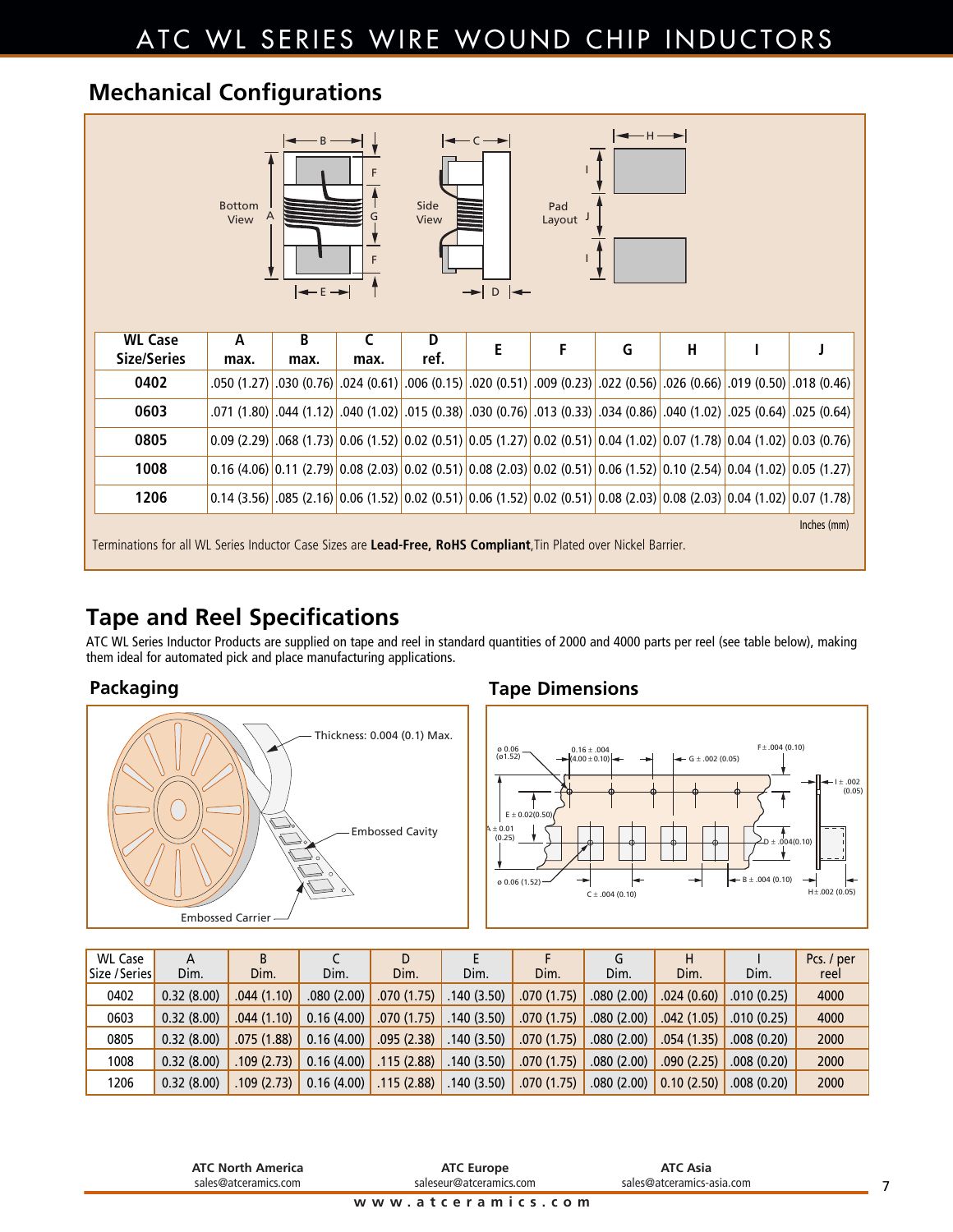### ATC WL SERIES WIRE WOUND CHIP INDUCTORS

### **Inductor Quality Assurance:**

ATC ensures that all of its contracted component manufacturing facilities are ISO 9000 Registered, and that an outgoing product quality level of better than 100 PPM is maintained. ATC'S WL Series products have successfully passed the most rigorous environmental, mechanical and electrical validations. All manufacturing lots receive a tollgate sample inspection of the primary parameter values used to specify an inductor. The test equipment and fixtures listed below in the RF Measurement Table are used to verify RF performance parameters for ATC's WL Series Inductor Products.

### **Quality and Reliability Testing - Environmental**

| <b>Item</b> | <b>Examination</b>       | <b>Test Method</b>                                                                                                                                                                                                       | Performance Specs.                              |  |
|-------------|--------------------------|--------------------------------------------------------------------------------------------------------------------------------------------------------------------------------------------------------------------------|-------------------------------------------------|--|
|             | High Temperature Storage | Inductors are subjected to +125°C for 48 hours, then tested after 1 hour at room temperature.                                                                                                                            | • Inductors shall not have a                    |  |
|             | Low Temperature Storage  | Inductors are subjected to $-40^{\circ}$ C for 48 hours, then tested after 1 hour at room temperature                                                                                                                    | shorted or open winding                         |  |
|             | <b>Thermal Shock</b>     | Inductors are subjected to 10 cycles of −40°C for 30 min. and +125°C for 30 min., then tested after<br>1 hour at room temperature.                                                                                       | • Change in inductance<br>shall not change more |  |
| Д           | Moisture Resistance      | Inductors are subjected to 10 25-hour cycles from 25°C to 65°C at 80 to 90% RH, and are exposured to<br>$-10^{\circ}$ C for 3 hours during one of the cycles. Samples are then tested after 2 hours at room temperature. | than $\pm 5\%$ .<br>• Change in Q shall not     |  |
|             | Life Test                | Inductors are subjected to 110°C for 1,000 hours at rated current. Samples are then tested after 1<br>hour at room temperature.                                                                                          | change more than ±10%.                          |  |

### **Quality and Reliability Testing - Mechanical**

| <b>Item</b> | <b>Examination</b>  | Test Method                                                                                            | <b>Performance Specifications</b>                                                                       |
|-------------|---------------------|--------------------------------------------------------------------------------------------------------|---------------------------------------------------------------------------------------------------------|
|             | Solderability Dip   | Dip terminals into molten Sn63 at 235°C for 5 sec.                                                     | Terminals shall exhibit a continuous solder coating free of<br>defects for a minimum of 95% of surface. |
|             | Adhesion            | Reflow solder to circuit lands. A force gauge is applied to side of component                          | 1 lb. for 0402, 2 lbs. for 0603, 4 lbs. for all larger parts                                            |
|             | Vibration           | 10 to 2000 Hz, 5 Gs for 20 minutes, 12 cycles each, 3 orientations                                     | 1. No mechanical damage 2. Change in L less than $\pm 5\%$<br>3. Change in Q less than $\pm 10\%$       |
|             | Mechanical<br>Shock | MIL-STD-202, method 213, condition A. Test mounted parts 2 axes<br>6 times (50 G's, 11 ms, half-sine). | 1. No mechanical damage 2. Change in L less than $\pm 5\%$<br>3. Change in Q less than $\pm 10\%$       |

#### **RF Test Measurements**

| <b>Measured Parameter</b>     | <b>Test Equipment</b>            | Fixture(s)                                                             |  |  |  |
|-------------------------------|----------------------------------|------------------------------------------------------------------------|--|--|--|
| Inductance (L)                | HP 4291B Impedance Analyzer      | Bottom Electrode SMD Test Fixture, Model 16197A                        |  |  |  |
| Quality Factor (Q)            |                                  |                                                                        |  |  |  |
| Self Resonant Frequency (SRF) | HP 8722D Vector Network Analyzer | Anritsu Universal test fixture Model 3680K with substrate DUT adapters |  |  |  |
| DC Resistance (DCR)           | Micro-ohm meter                  | <b>Four Wire Kelvin Probes</b>                                         |  |  |  |

### **Inductor Design Kits**

ATC's WL Series Inductor Design Kits contain a selection of standard inductance values for circuit prototyping.

| Kit#          | Item#         | <b>Description</b>                                                    | <b>Inductor Value</b><br>range (nH) | <b>Inductor Values</b><br>(nH)                                                                                                                                                                                                  | Tol.      | <b>Price</b> |
|---------------|---------------|-----------------------------------------------------------------------|-------------------------------------|---------------------------------------------------------------------------------------------------------------------------------------------------------------------------------------------------------------------------------|-----------|--------------|
| <b>Kit 51</b> | <b>DK0051</b> | 0402 WL Chip Inductors<br>23 different values.<br>15 pieces per value | 1.0nH to 56nH                       | 1.0<br>2.0, 2.2, 3.3, 3.6, 3.9, 5.1, 5.6, 6.2, 7.5, 8.2,<br>9.0, 10, 11, 12, 15, 19, 23, 27, 36, 40, 47, 56                                                                                                                     | 10%<br>5% | \$140.00     |
| <b>Kit 52</b> | <b>DK0052</b> | 0603 WL Chip Inductors<br>42 different values.<br>15 pieces per value | 1.6nH to 390nH                      | 1.6, 1.8, 3.3, 3.6, 3.9, 4.3, 4.7, 5.1, 5.6, 6.8, 7.5, 8.2, 8.7, 9.5, 10, 11,<br>12, 15, 16, 18, 22, 24, 27, 30, 33, 36, 39, 43, 47, 56, 68, 72, 82, 100,<br>110, 120, 150, 180, 220, 270, 330, 390                             |           | \$140.00     |
| <b>Kit 53</b> | <b>DK0053</b> | 0805 WL Chip Inductors<br>45 different values.<br>15 pieces per value | 2.8nH to<br>2700nH                  | 2.8, 3.0, 3.3, 5.6, 6.8, 7.5, 8.2, 10, 12, 15, 18, 22, 24, 27, 33, 36, 39, 43,<br>47, 56, 68, 82, 91, 100, 110, 120, 150, 180, 220, 240, 270, 330, 390,<br>470, 560, 620, 680, 750, 820, 1000, 1200, 1500, 1800, 2200, 2700     | 5%        | \$140.00     |
| <b>Kit 54</b> | <b>DK0054</b> | 1008 WL Chip Inductors<br>42 different values,<br>15 pieces per value | 10 <sub>nH</sub> to<br>15,000nH     | 10, 12, 15, 18, 22, 27, 33, 39, 47, 56, 68, 82, 100, 120, 150, 180, 220, 270,<br>330, 390, 470, 560, 620, 680, 750, 820, 910, 1000, 1200, 1500, 1800,<br>2200, 2700, 3300, 3900, 4700, 5600, 6800, 8200, 10,000, 12,000, 15,000 | 5%        | \$140.00     |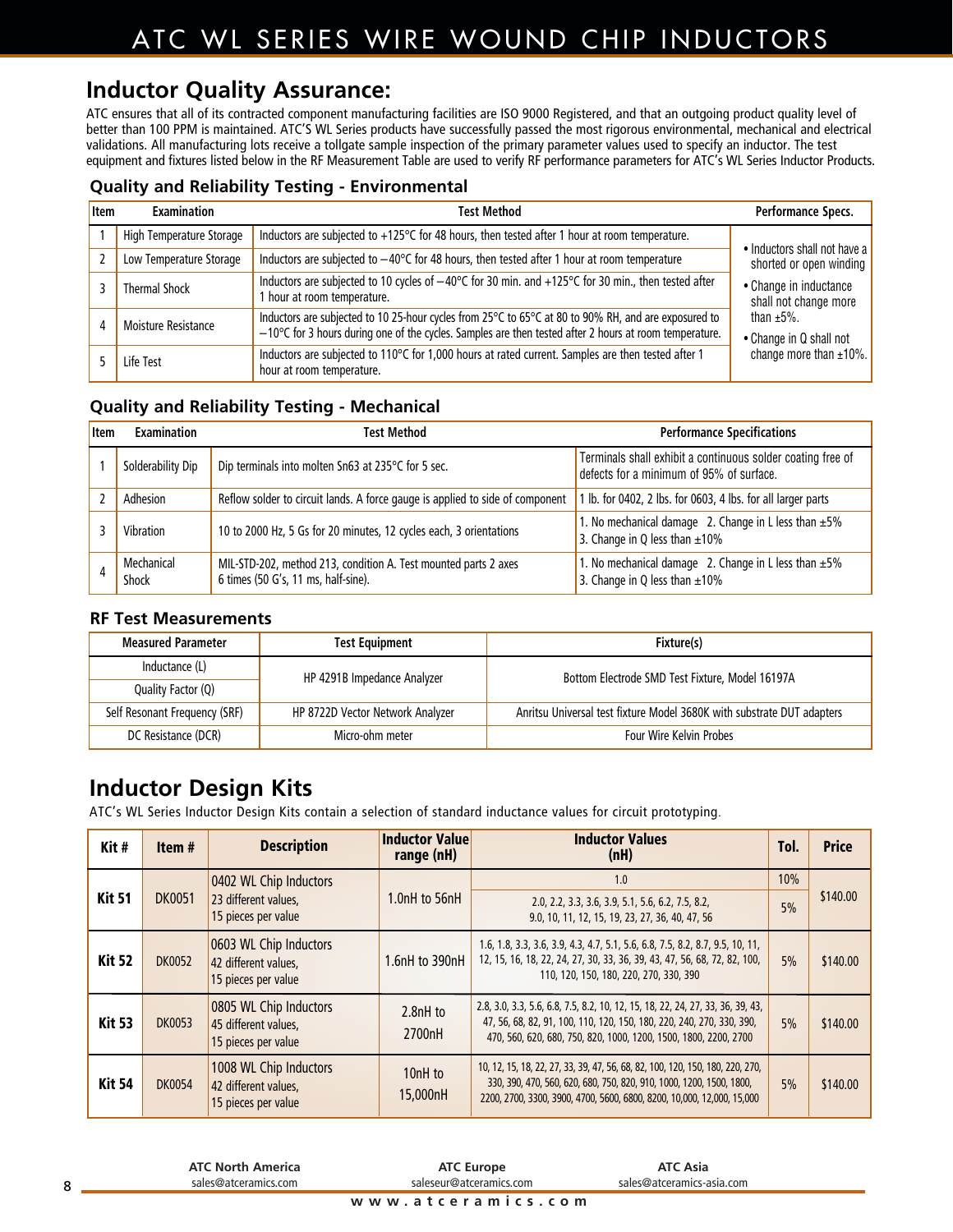### **CONTACT INFORMATION**

### **ATC NORTH AMERICA**

AMERICAN TECHNICAL CERAMICS

One Norden Lane, Huntington Station, NY 11746-2142 Phone: +1-631-622-4700 • Fax: +1-631-622-4748 email: sales@atceramics.com • website: www.atceramics.com

#### **ATC EUROPE**

American Technical Ceramics' Sales and Customer Service Center, serving Europe, Africa and the Middle East, is located in the Czech Republic.

#### AMERICAN TECHNICAL CERAMICS

Za Olsavkou 303 686 01 Uherske Hradiste Czech Republic Phone: +420 575757520 • Fax: +420 575757109 e-mail: saleseur@atceramics.com • website: www.atceramcis.com

### **WESTERN EUROPEAN SALES OFFICE**

**United Kingdom, Benelux, France and Spain**

AMERICAN TECHNICAL CERAMICS C/O AVX Limited, Prospect House 6 Archipelago, Lyon Way Frimley, Surrey GU16 7ER UK Moble: +44 7590 224979 e-mail: cmuir@atceramics.com Web: www.atceramics.com

#### **ATC ASIA / INDIA SALES AND TECHNICAL SUPPORT OFFICE**

AMERICAN TECHNICAL CERAMICS (CHINA) LIMITED Unit D & E, 11/F JunYun Century Building, No. 6033 Chegongmiao, Shennan Road, Futian Dist. Shenzhen, Guangdong Province, 518031 P. R. China Phone: +86 755 2396 8759 • Fax: +86 755 2396 8442 e-mail: sales@atceramics-asia.com • website: www.atceramics-asia.com

Sales of ATC products are subject to the terms and conditions contained in American Technical Ceramics Corp. Terms and Conditions of Sale (ATC document #001-992) Rev. B 12/05). Copies of these terms and conditions will be provided upon request. They may also be viewed on ATC's website at www.atceramics.com/productfinder/default.asp. *Click on the link for Terms and Conditions of Sale.*

ATC has made every effort to have this information as accurate as possible. However, no responsibility is assumed by ATC for its use, nor for any infringements of rights of third parties which may result from its use. ATC reserves the right to revise the content or modify its product without prior notice. © 2001 American Technical Ceramics Corp. All Rights Reserved. ATC # 001-960 Rev. Q; 8/13

**www.atceramics.com ATC North America** sales@atceramics.com **ATC Asia** sales@atceramics-asia.com **ATC Europe** saleseur@atceramics.com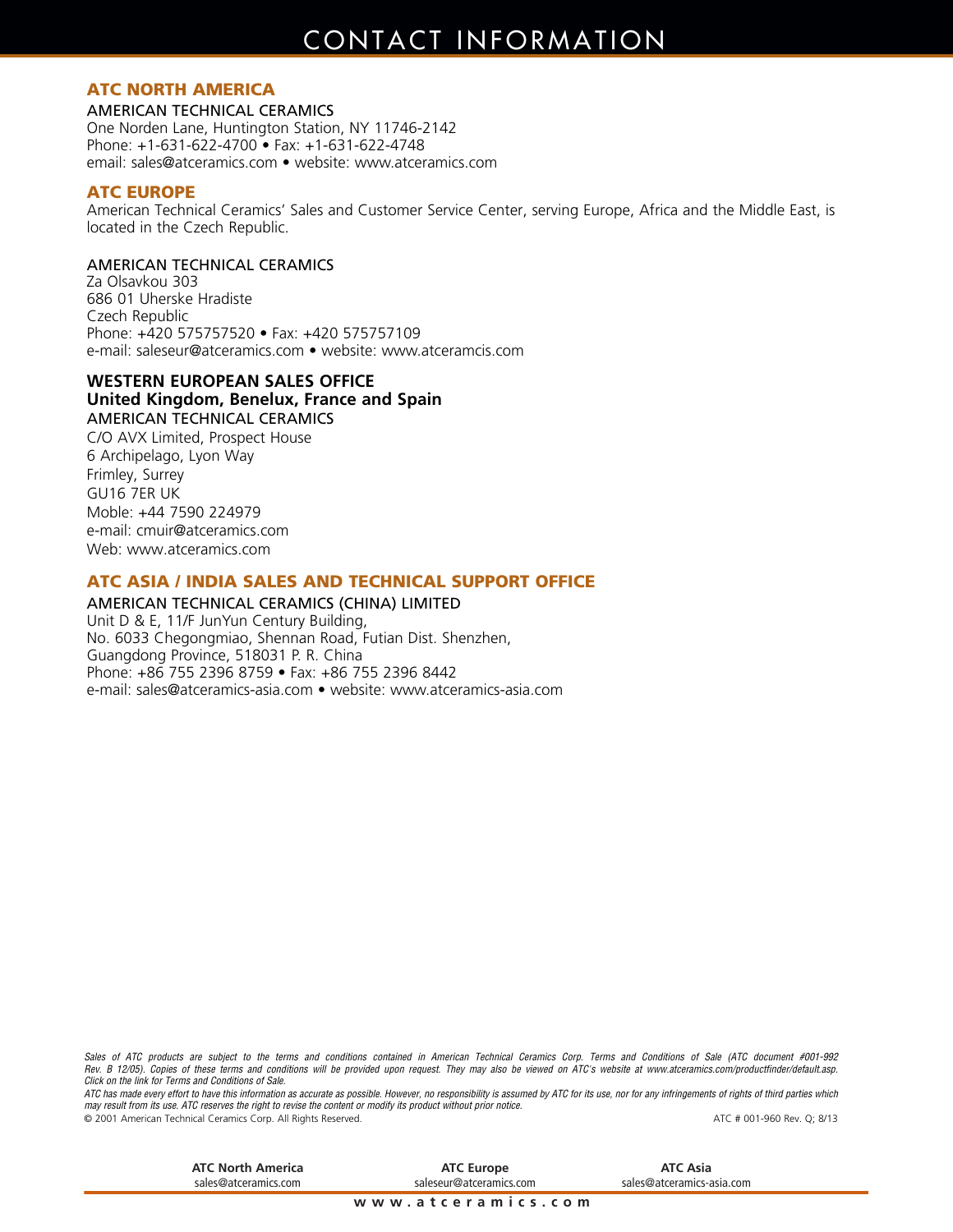**CERAMICS** 

**ATC North America** sales@atceramics.com

AMERICAN

**ATC Europe** saleseur@atceramics.com

**TECHNICAL** 

**ATC Asia** sales@atceramics-asia.com

\_\_\_



www.atceramics.com